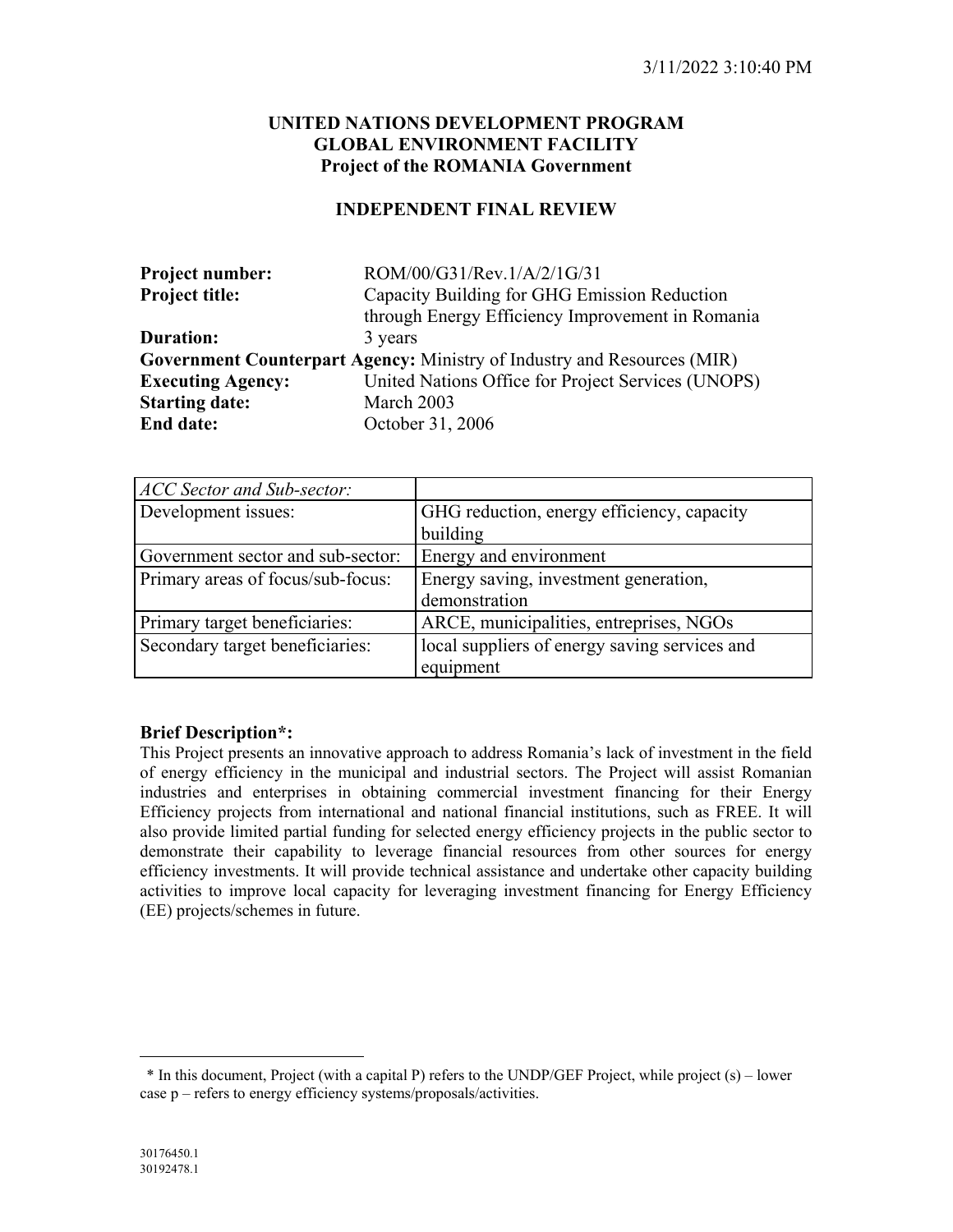# **TABLE OF CONTENTS**

# **Page**

| I.        |                                                       | -1                      |
|-----------|-------------------------------------------------------|-------------------------|
|           | A.                                                    | $\mathbf{1}$            |
|           | <b>B.</b>                                             | 3                       |
|           | $\mathbf{C}$ .                                        | 3                       |
|           |                                                       |                         |
| $\bf{II}$ | <b>EXECUTIVE SUMMARY AND KEY FINDINGS </b>            | 4                       |
|           |                                                       | $\overline{\mathbf{4}}$ |
|           | B. Project Design, Implementation and Execution       | 5                       |
|           |                                                       | 6                       |
|           |                                                       | 6                       |
|           | E. Coordination with Government and Non-Government    |                         |
|           |                                                       | 6                       |
|           | Ш.                                                    | 6                       |
|           |                                                       | 6                       |
|           |                                                       | 9                       |
|           | 1. Project Development Facilities (PDFs)              | 9                       |
|           | 2. Initial Energy Efficiency (EE) Project Assessments | <b>10</b>               |
|           | 3.                                                    | 11                      |
|           | 4.                                                    | 13                      |
|           | 5.                                                    | 13                      |
|           | 6.                                                    |                         |
|           |                                                       |                         |
|           |                                                       | 18                      |
|           |                                                       | 19                      |
|           | E. Coordination with Government and Non-Government    |                         |
|           |                                                       | <b>20</b>               |
|           |                                                       | 20                      |
|           |                                                       | 21                      |
|           |                                                       |                         |
|           | 22                                                    |                         |
|           | IV.                                                   |                         |
|           | V.                                                    |                         |
|           | <b>ANNEXES</b>                                        |                         |
|           |                                                       |                         |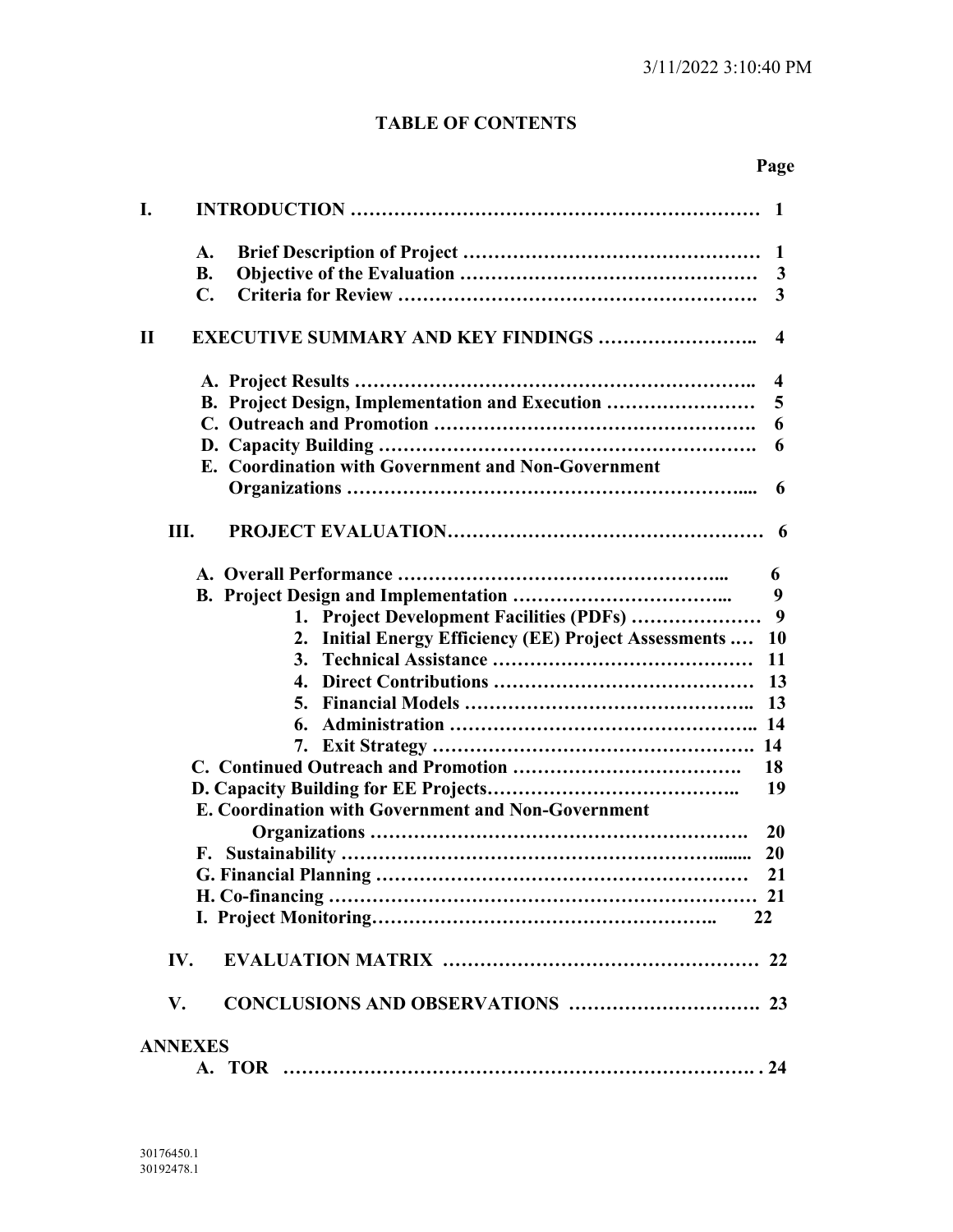| D. UNDP/GEF Romania Training and Best Practice Manual39 |  |
|---------------------------------------------------------|--|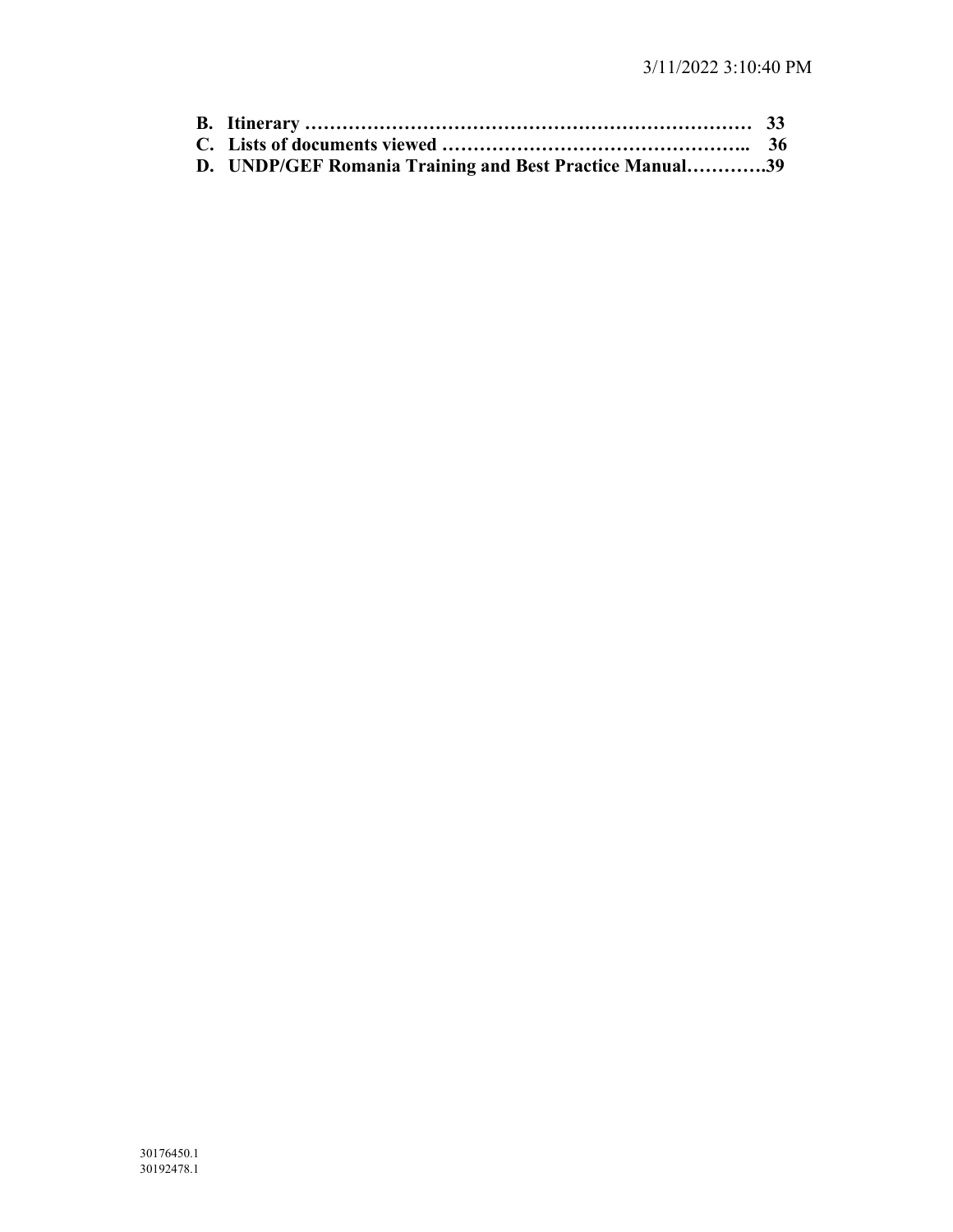# **I. INTRODUCTION**

# **A. Brief Description of Project**

The Project is designed to help Romanian energy consumers find commercial financing for energy efficiency (EE) projects, and to build capacity for this activity to continue beyond the duration of the project. Notwithstanding the initiation of several energy efficiency programs in Romanian over the last several years by the Romanian government, donor agencies, and international financial institutions, commercial financing remains a barrier to a robust energy efficiency market.

The following is a tabulated form of specific barriers to be addressed by the Project:

| 1.               | Access to suitable credits with longer pay-back periods and lower interest rates.   |  |  |  |  |  |
|------------------|-------------------------------------------------------------------------------------|--|--|--|--|--|
| 2.               | Lack of incentives to finance and invest on energy efficiency measures.             |  |  |  |  |  |
| 3.               | Lack of information and experience of local banks in financing EE projects.         |  |  |  |  |  |
| $\overline{4}$ . | Lack of information and experience of local companies, municipalities (incl. the    |  |  |  |  |  |
|                  | housing sector) and other beneficiaries to analyze, prioritize and develop bankable |  |  |  |  |  |
|                  | energy efficiency projects, and to present them for financing to financial          |  |  |  |  |  |
|                  | organizations.                                                                      |  |  |  |  |  |
| 5.               | Lack of information and experience of local companies, municipalities and other     |  |  |  |  |  |
|                  | beneficiaries to develop concrete investment strategies, taking into account the    |  |  |  |  |  |
|                  | opportunities for increased energy efficiency both in the supply and demand side.   |  |  |  |  |  |
| 6.               | Limited capacity of energy efficiency organizations in Romania to disseminate       |  |  |  |  |  |
|                  | information, and to promote and support the development and implementation of       |  |  |  |  |  |
|                  | relevant energy efficiency measures.                                                |  |  |  |  |  |
| 7.               | Lack of specialized energy consulting services (NGOs and private) offering          |  |  |  |  |  |
|                  | services such as audits and third party financing.                                  |  |  |  |  |  |
| 8.               | Poor coordination of sectoral policies dealing with the energy and environment.     |  |  |  |  |  |
| 9.               | Poor co-operation among different governmental and non-governmental                 |  |  |  |  |  |
|                  | organizations in promoting energy efficiency.                                       |  |  |  |  |  |

The expected end-of-the-Project situation foresees a body of projects under implementation that will serve as a model for project development and financing; in essence, a market for energy efficiency. This assumes an increasing interest and ability of local banks and other financial institutions to finance energy efficiency projects in Romania, as well as increased interest and capacity of local companies, municipalities and other target beneficiaries to develop and present EE projects for financing.

The immediate objectives of the Project are:

• Project Objective 1

To strengthen and enhance the capacity of local stakeholders to prepare "bankable" EE investment proposals and to manage the process of structuring financing for EE projects both in the private and the public sector.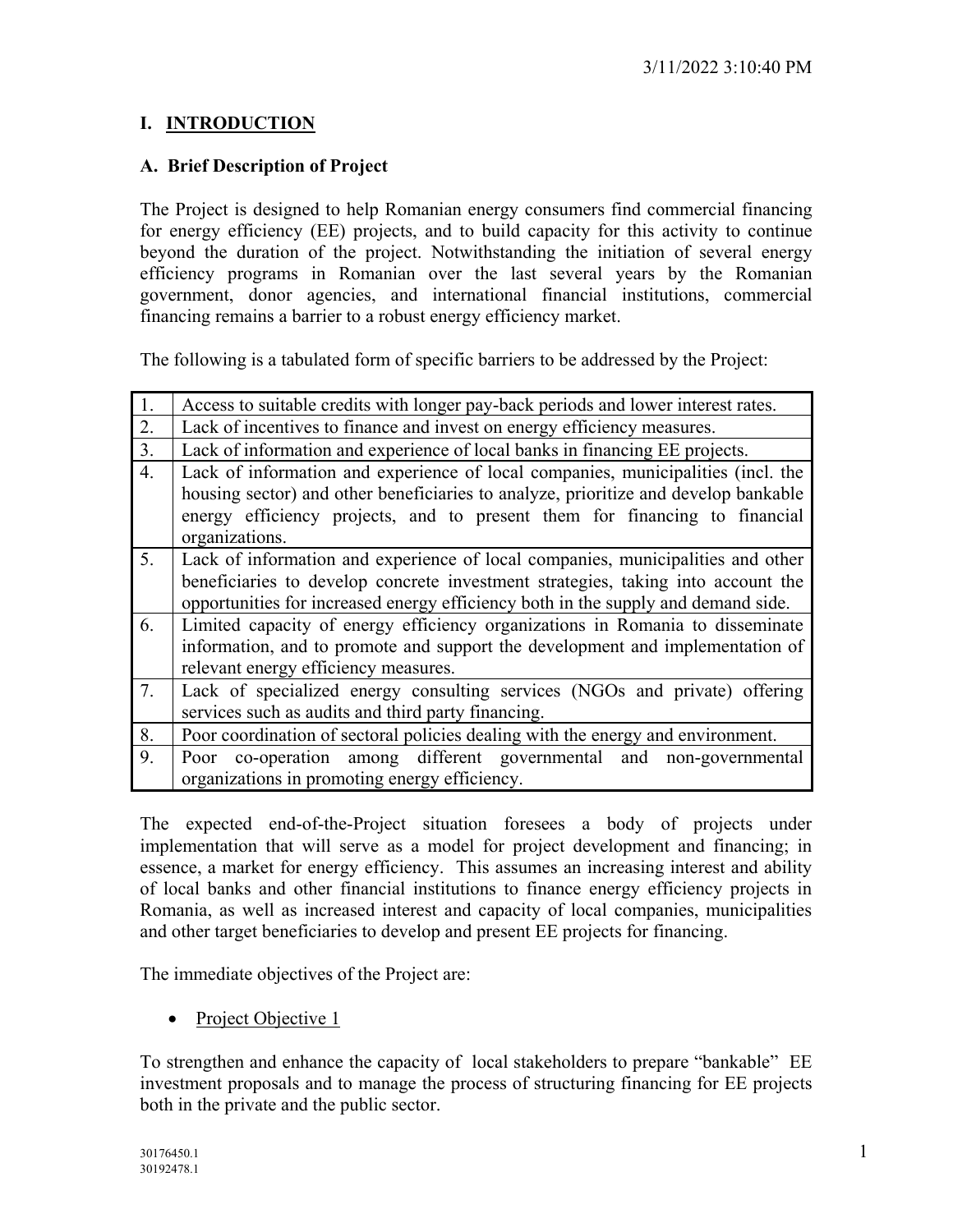# • Project Objective 2

To leverage financing of at least US \$ 10 million for new, fully commercial private sector EE projects and \$2.5 million in public sector EE projects and to build simultaneously the capacity of the local stakeholders (through on-the-job training and otherwise) to finalize "bankable" investment proposals.

• Project Objective 3

To enhance the capacity of the local municipalities to leverage financing for EE projects in the public sector.

• Project Objective 4

To facilitate the replication of the Project activities and the expansion of the energy efficiency investments in the different sectors of the economy.

Some specific outputs of the Project with significant bearing on the reduction of barriers to EE project financing, are envisioned to be:

- (1) Demonstration of the technical, economic, financial, environmental and social feasibility of energy efficiency investments by leveraging other financial resources in a number of key energy efficiency technologies;
- (2) Increased awareness of the investment potential of energy efficiency projects among Romanian banks, with a corresponding increase in their experience and interest in financing EE projects;
- (3) Increased interest and capacity of Romanian companies, municipalities and other target beneficiaries to analyze, prioritize and develop bankable energy efficiency projects, and to present them for financing to diverse financial organizations;
- (4) Increased capacity of local stakeholders, including government institutions, NGOs, municipalities and private sector companies to promote and support the development and implementation of relevant energy efficiency measures;
- (5) Strengthened capacity of local NGOs and the private sector to provide energy consultancy services, with a specific emphasis on energy efficiency; and,
- (6) Enhanced co-operation between governmental and non-governmental organizations on energy related issues.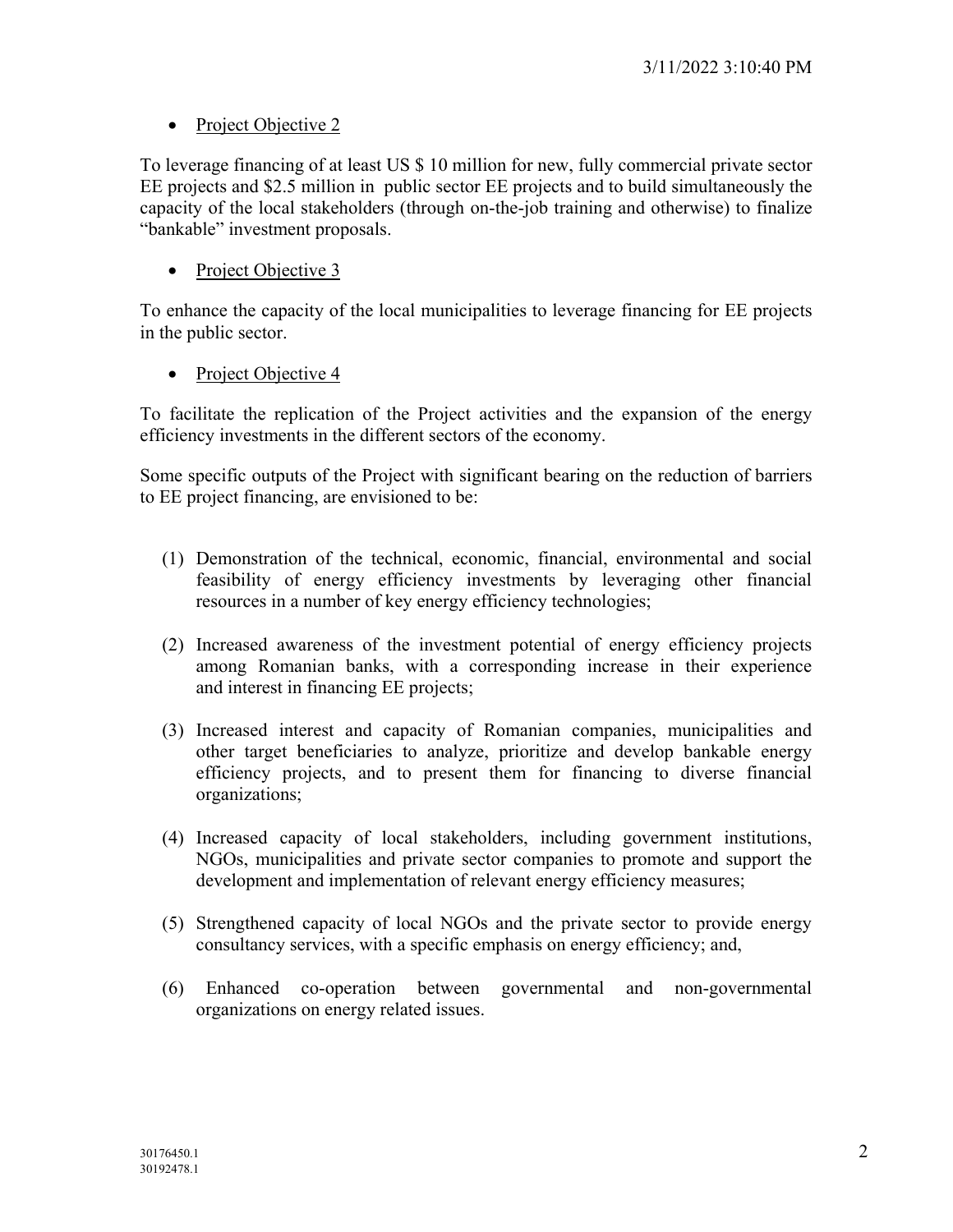# **B. Objective of the Independent Final Review**

The objective of this review is to prepare a consistent report for the GEF Secretariat, that uses complete and convincing evidence to support its findings/ratings, and that considers the following issues:

- An assessment of the design, implementation and execution of the Project, showing relevant outcomes and achievement of the project objectives;
- An assessment of sustainability of outcomes;
- A summary of lessons and recommendations, that are supported by the evidence presented;
- The actual project costs (total and per activity) and actual co-financing used.
- Provide stakeholders with an objective view of how wisely and effectively GEF's funding for this Project was spent;
- Provide recommendations, based on the experience of this project, for the design and execution of future UNDP/GEF projects;
- Assess the overall impact of the Project in terms of *capacity building for GHG emissions reduction through energy efficiency in Romania*.

This report does not assess CO2 savings resulting from the Project. A separate team of local consultants carried out that assignment. Consultation with those local consultants took place as part of the preparation of this report.

# **C. Criteria for review**

This evaluation addresses the following five major criteria:

- Relevance**:** The extent to which the activity is suited to local and national development priorities and organizational policies, including changes over time.
- Effectiveness: The extent to which an objective has been achieved or how likely it is to be achieved.
- Efficiency: The extent to which results have been delivered with the least costly resources possible. Also called cost-effectiveness or efficacy.
- Results: The positive and negative, and foreseen and unforeseen, changes to and effects produced by a development intervention. In GEF terms, results include direct project outputs, short- to medium term outcomes, and longer-term impact including global environmental benefits, replication effects and other, local effects.
- Sustainability**:** The likely ability of an intervention to continue to deliver benefits for an extended period of time after completion. Projects need to be environmentally as well as financially and socially sustainable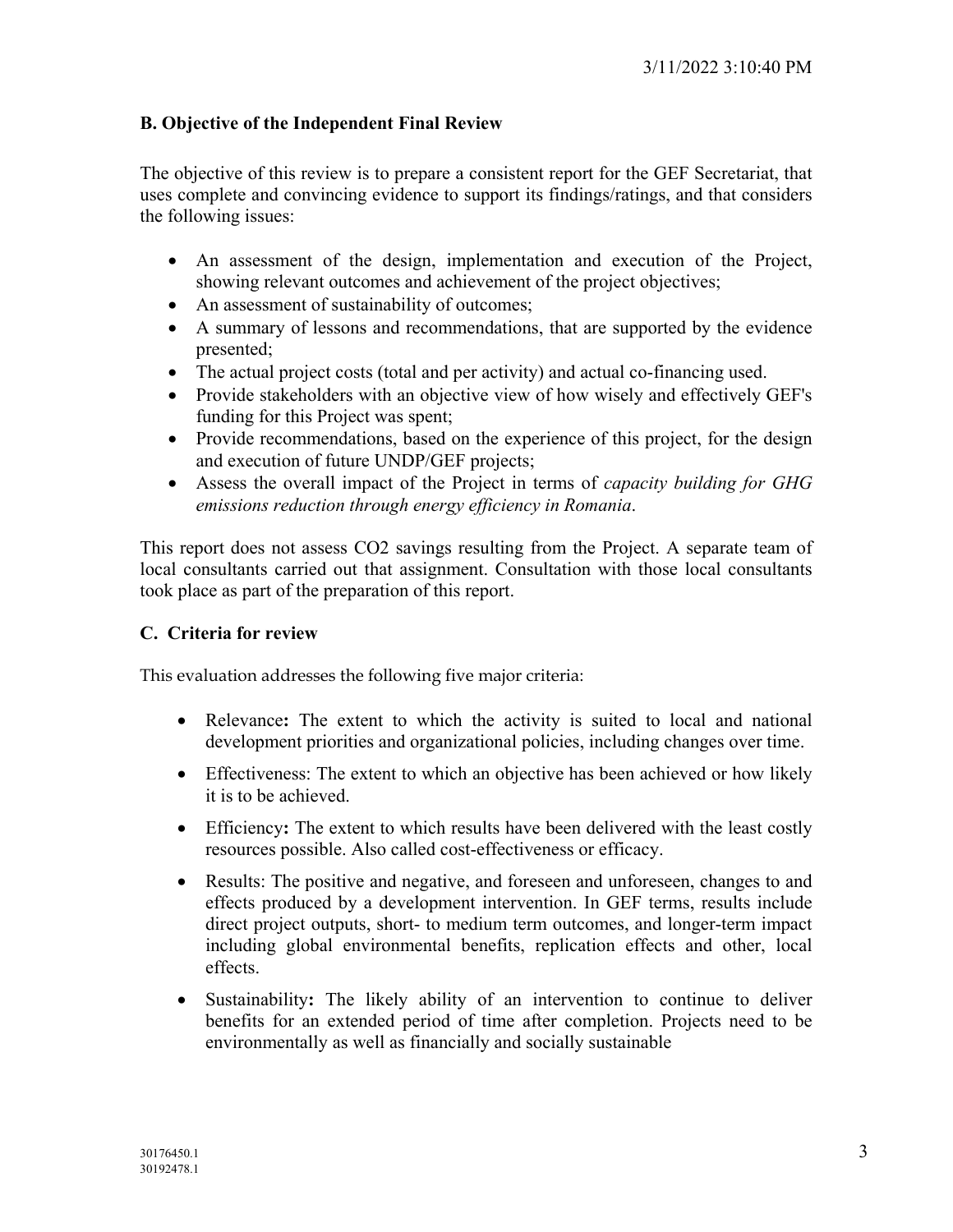# **II. EXECUTIVE SUMMARY AND KEY FINDINGS**

#### **A. Project Results**

- Although the Project got off to a slow start and failed to meet early milestones, it accelerated implementation in the last year and substantially exceeded Project output guidelines.
- Detailed below is a summary of the Project's targets for the public and private sector, the level of implementation at the Mid-term Review (MTR), and final project implementation totals.

|                | <b>Project Targets</b> | <b>Mid-Term Levels</b> | <b>Project Totals</b> |
|----------------|------------------------|------------------------|-----------------------|
| Private Sector | $$10.0$ million        | \$2.0 million          | $$20.0$ million       |
| Public sector  | $$2.4$ million         | \$3.1 million          | \$49.8 million        |

- This represents a substantial increase in the levels of implemented projects at the time of the MTR that took place in March, 2005. The dramatic increase in project implementation over the last 18 months was due to a number of factors including the following:
	- The Project team's capacity to screen and evaluate projects improved with experience
	- The time necessary to identify, develop and implement projects took longer than initially anticipated. As a result, a number of projects that were in the project pipeline at the time of the MTR did not materialize until the last stage of the Project
	- Continued outreach efforts generated additional projects for the pipeline
- A number of financial schemes were utilized to implement individual projects including the following: Lease financing (1 project) Supplier credit (3 projects) Local bank financing (8 projects) Build Own Operate Transfer BOOT (2 projects) International Financial Institution Loans (3 projects) Romanian Energy Efficiency Fund (FREE) (3 projects)
- The various financial schemes utilized to implement EE projects reflects a maturing of the commercial financial market in Romania and a broader understanding of the nature of EE projects within the market. Notwithstanding these developments, local banks and financial institutions retain conservative lending practices, do not accept energy savings as collateral, and focus primarily on balance sheet credit analysis of EE projects.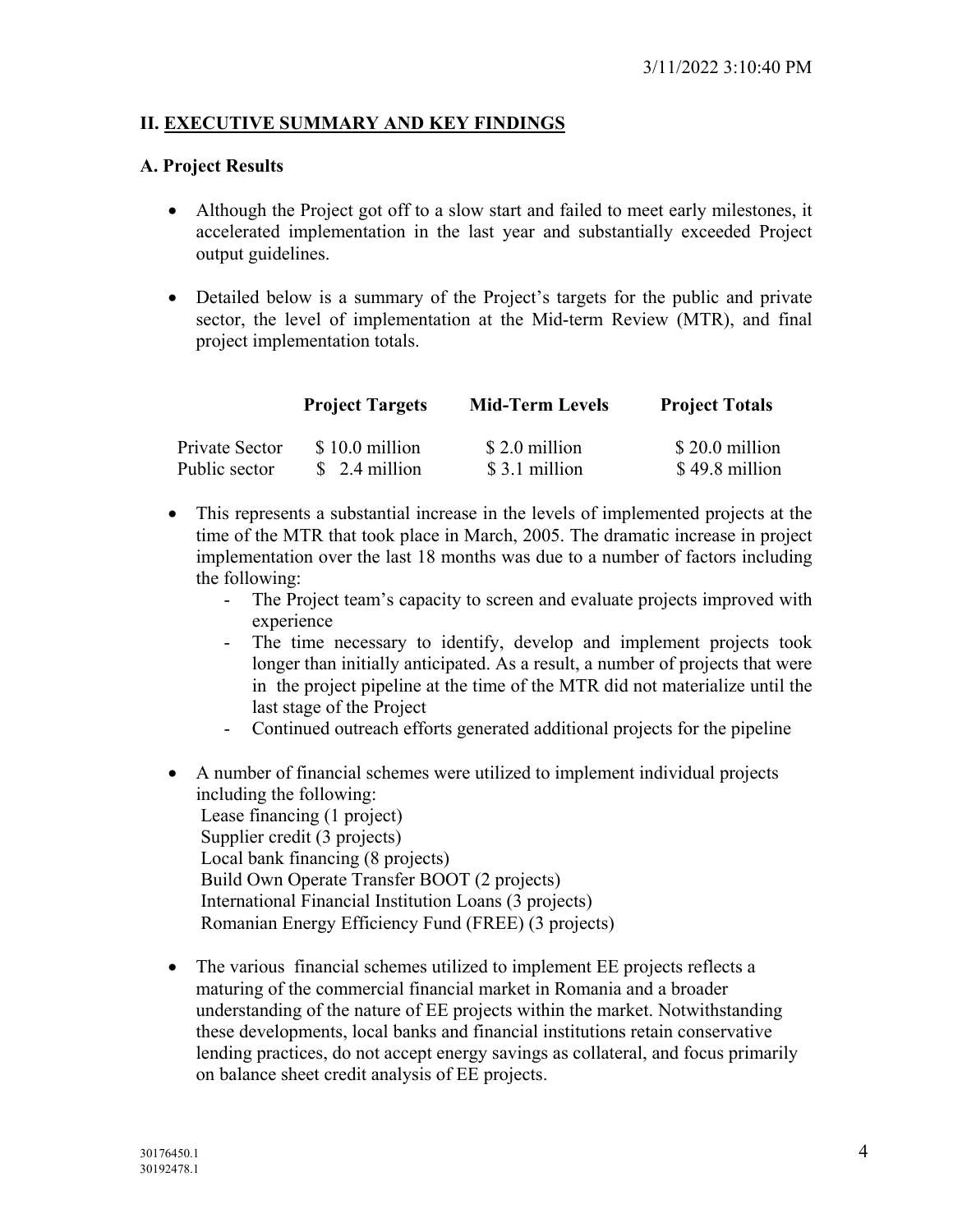- EE projects were implemented in a wide range of sectors including the following: Public lighting (3 projects) Public buildings (8 projects) Community heating (7 projects) Water utilities (3 projects) Apartment blocks (4 projects) Industrial (2 projects) Renewable energy (3 projects) Combined heat and power (4 projects)
- This wide range of sectors covered by the Project established an impressive footprint in the Romanian EE market
- While the Project website provides a listing and brief description of all implemented projects, it does not provide information on the terms of financing for each project including maturities, interest rates and collateral requirements. In the absence of this data, it is difficult to build financial models for future projects.
- Several local governments implemented their EE projects with internal resources rather than through commercial financing. Although the Project called for increased financing of local EE projects, this is a subtext to the overall goal of carbon reduction. The fact that local governments used their own funds for this purpose suggest that they had a high comfort level with the estimated energy savings of EE projects
- The technical assistance component of the Project therefore effectively addressed the credibility gap that serves as a significant barrier to implementation of most EE projects. This element of the Project had a considerable impact on the public sector decision making process
- The impact of this development would have been enhanced with more information about how local governments came to their decisions and how they self-financed EE projects.
- The Project had a greater impact on the market than on policy. This is due to the fact that the UNDP/GEF Project Management Team (PMT) focused on project implementation and capacity building and did not interact with senior Romanian government official in policy discussions on a regular basis. This was a wise choice of priorities by the PMT as policy reform is a time consuming endeavor that can absorb substantial Project staff resource.
- The Project Document cited a lack of bank awareness of EE financing schemes and the fact that the Romanian banks do not provide "project" loans, but instead base their lending on balance sheet evaluations of the borrowers. This situation is not uncommon in developing countries where local banks take a very conservative approach to lending and rely almost exclusively on balance sheet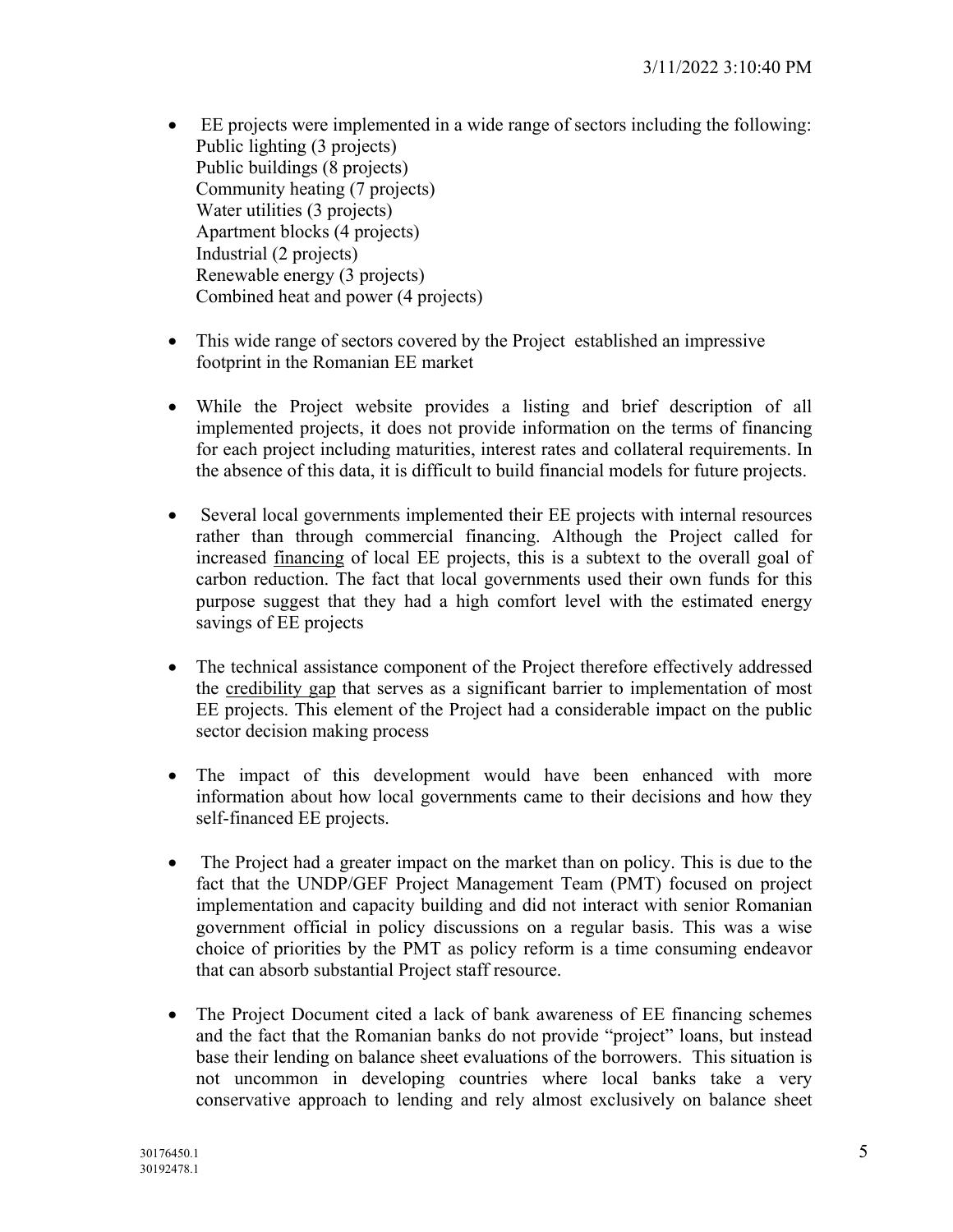risk analysis. Although a few Romania banks have become more familiar with EE project financing, none of these banks will likely transition to project financing modalities in the near future. EE projects are not sufficiently large to drive this process.

# **B. Project Design, Implementation, and Execution**

- The technical assistance (TA) component of the Project, that funded independent EE project appraisals was extremely helpful in closing the **"credibility gap**" for local officials. In view of the fact that most TA expenditures ran from \$4,000-10,000 USD, this aspect of the UNDP/GEF Project generated the best value for dollar of expenditure.
- The Direct Contribution (DC) component of the UNDP/GEF Project, which represented a large share of Project expenditures, provided incentives to project beneficiaries through partial project costs write-downs. The benefits of the DC contribution were limited to no more than 20% of the project costs or \$50,000 (whichever is lower). This component of the Project is not replicable and appeared to have marginal impact on decision makers.
- The Agreements in Principal (AP) component of the Project called on the PMT to negotiate initial agreements between lenders and potential borrowers on the general terms for moving forward with a project. This element of the Project was sound as it required lenders and borrowers to take serious stock of a project early in the process.

# **C. Outreach and Promotion**

• Many local officials were impressed with the fact that the PMT traveled to their communities to discuss potential EE projects. This outreach component of the Project was well executed and was critical to the generation of deal flow for EE project financing. In addition to outreach, the PMT stayed involved with local governments from the initial contact through project implementation. This approached increased the success rate for projects that received PMT support.

# **D. Capacity Building**

• The Project, through the TA process, helped credential a number of local firms for EE project evaluation and implementation. The transparent contracting process, which included the publishing of winning bids and contract terms, also helped establish a baseline for others to follow in the contracting of these services outside the UNDP/GEF Project.

# **E. Coordination with Governmental and Non-governmental Organizations**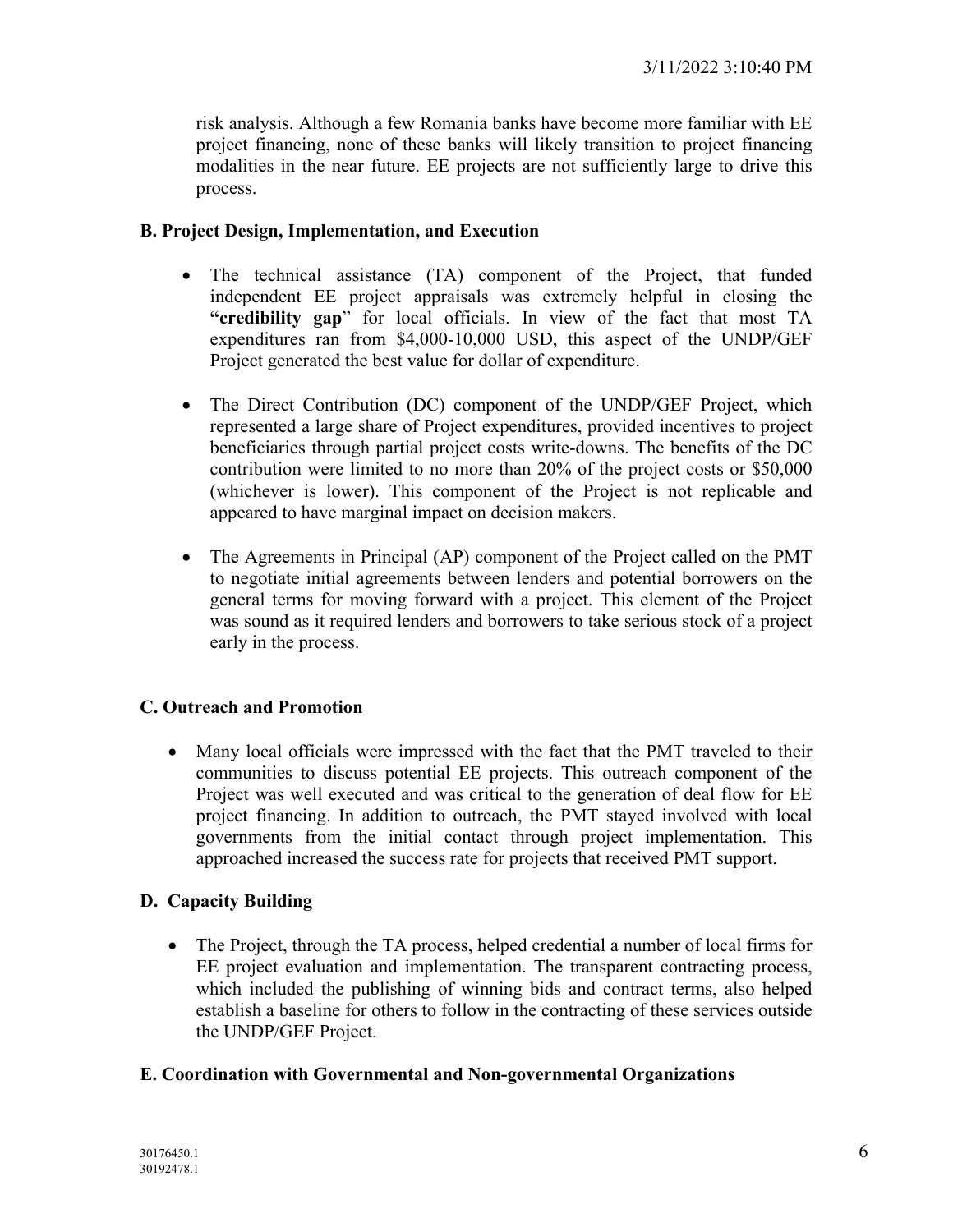- The PMT worked closely with a number of key institutions including the Romanian Energy Conservation Agency (ARCE), the Romanian Energy Efficiency Fund (FREE), lending institutions, local governments and consultants in the EE sector. The Project would have benefited from greater input from senior Ministry representatives.
- The success of the UNDP/GEF Project should be carefully reviewed by senior Romanian government officials as they move forward with the recently launched program to promote and implement EE investments in the housing sector. Consultations with the UNDP office in Romania regarding continued support for EE project implementation, particularly efforts focused at addressing the credibility gap, could be extremely helpful to the success of the EE housing initiative. .

# **III. PROJECT EVALUATION**

# **A. Overall Performance**

The GEF and UNDP should be pleased with the overall results of this Project. It substantially exceeded investment targets which were \$10 million in new investments in the private sector and \$2.5 million in the public sector.

At the time this report was prepared, 34 investment proposals had become 'definite' investments - meaning that a final financing or works contract had been signed, or that implementation was under-way or complete. Case Studies for these projects are provided in the attachment to this report entitled "Training and Best Practice Manual" prepared by the UNDP/GEF team. A summary of the projects, as reviewed by independent consultants, is provided below.

#### **Independent Assessment - Value of Investments Assisted by UNDP/GEF**

| <b>Public lighting (3 investments)</b>  | <b>USD</b> | <b>USD</b> |
|-----------------------------------------|------------|------------|
| Bran $(223)$                            | 125,000    |            |
| Câmpulung (166)                         | 588,430    |            |
| Salonta (190)                           | 385,000    | 1,098,430  |
| <b>Public buildings</b> (8 investments) |            |            |
| Alba-Iulia (89)                         | 713,342    |            |
| Maramures (278)                         | 186,000    |            |
| Mica $(240)$                            | 24,900     |            |
| Panaci (101)                            | 27,000     |            |
| Satu Mare (96)                          | 140,000    |            |
| Sighișoara (14)                         | 371,108    |            |
| Târnăveni/ (85)                         | 277,676    |            |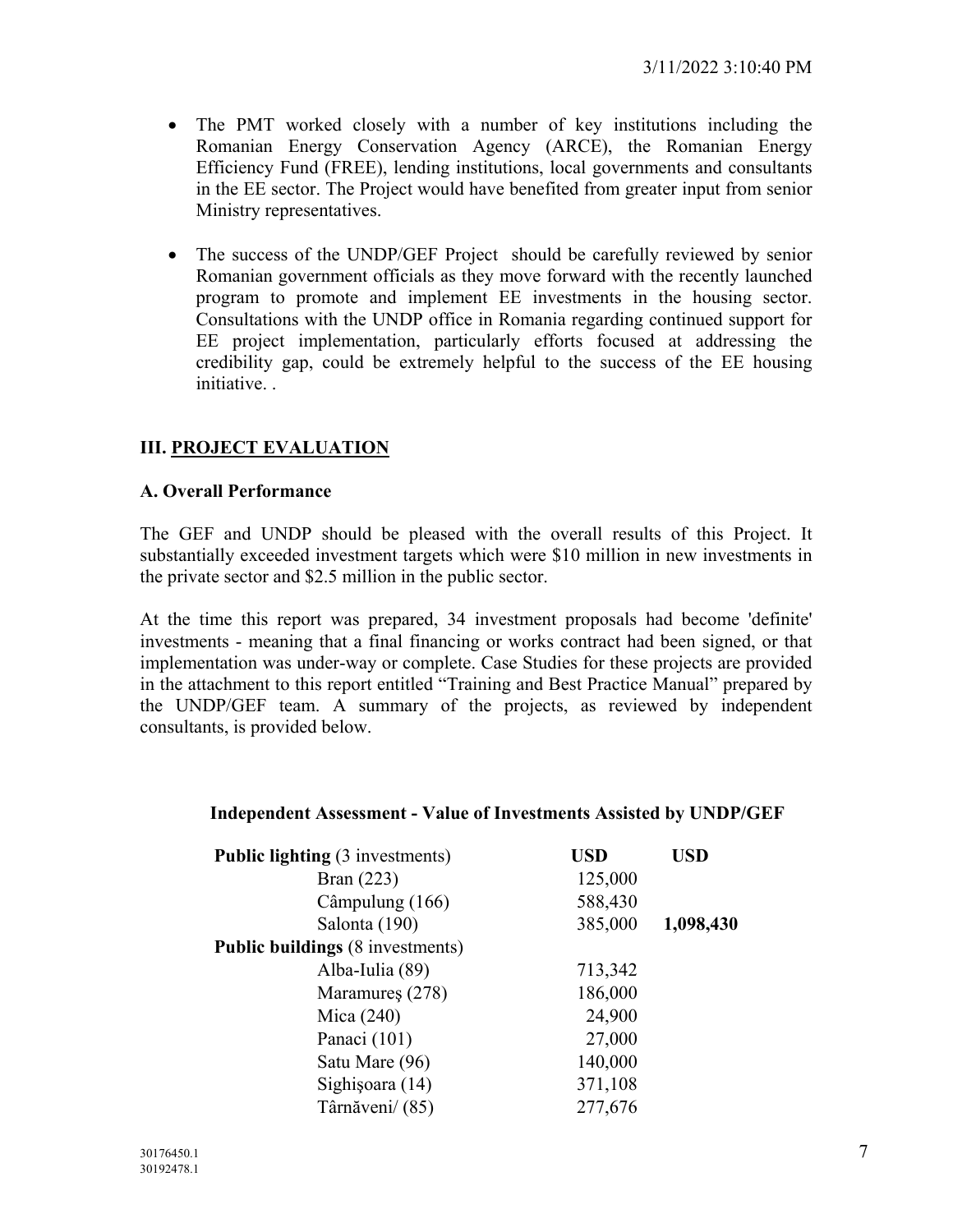| Victoria (158)                                 | 89,000     | 1,829,026  |
|------------------------------------------------|------------|------------|
| <b>Community heating (7 investments)</b>       |            |            |
| <b>Brad</b> (198)                              | 1,025,100  |            |
| Cluj (108)                                     | 580,000    |            |
| Iași (138)                                     | 1,337,500  |            |
| Mangalia (135)                                 | 1,089,200  |            |
| Medgidia (73)                                  | 2,281,940  |            |
| Tulcea (171)                                   | 1,122,200  |            |
| Tulcea (247)                                   | 997,960    | 8,433,900  |
| Water utilities (3 investments)                |            |            |
| Vatra Dornei (53)                              | 3,800,000  |            |
| Focșani (221)                                  | 65,230     |            |
| Cehu Silvaniei (249)                           | 120,000    | 3,985,230  |
| <b>Apartment blocks (4 investments)</b>        |            |            |
| Cluj $(26)$                                    | 187,820    |            |
| Rădăuți (165)                                  | 243,560    |            |
| Târgu Jiu (20)                                 | n/a        |            |
| Topoloveni (67)                                | n/a        | 431,380    |
| <b>Industry</b> (2 investments)                |            |            |
| Iridex $(140)$                                 | 1,377,500  |            |
| Oradea (253)                                   | 366,572    | 1,744,072  |
| <b>Renewables</b> (3 investments)              |            |            |
| Mangalia (168)                                 | 455,600    |            |
| NordSimex (146)                                | 513,575    |            |
| Ulerom $(137)$                                 | 560,000    | 1,529,175  |
| <b>Combined heat and power (4 investments)</b> |            |            |
| Isovolta (105)                                 | 1,740,577  |            |
| Sicomed (98)                                   | 1,500,000  |            |
| Rulmenți (200)                                 | 17,500,000 |            |
| Colterm (40)                                   | 30,000,000 | 50,740,577 |
| <b>Total investment</b>                        | 69,791,790 | 69,791,790 |

The UNDP/GEF support for these initiatives and level of involvement varied considerably based on the project proponents, source of financing and other factors. Many of the EE projects did not rely on third-party financial institutions and were implemented instead with "own resources." This was particularly the case where local governments funded projects from their capital budgets. This development may be viewed as falling below the UNDP/GEF Project objective of "leveraging" other financial resources. However, all of the self-financed projects achieved the fundamental goal of reducing GHG emissions.

While "leveraging" financial resources was an important aspect of the UNDP/GEF effort, and while a number of projects were financed by commercial institutions, the capacity to achieve this goal was limited by the lending practices of local commercial institutions. Nevertheless, the self-financing of EE projects represented a major accomplishment as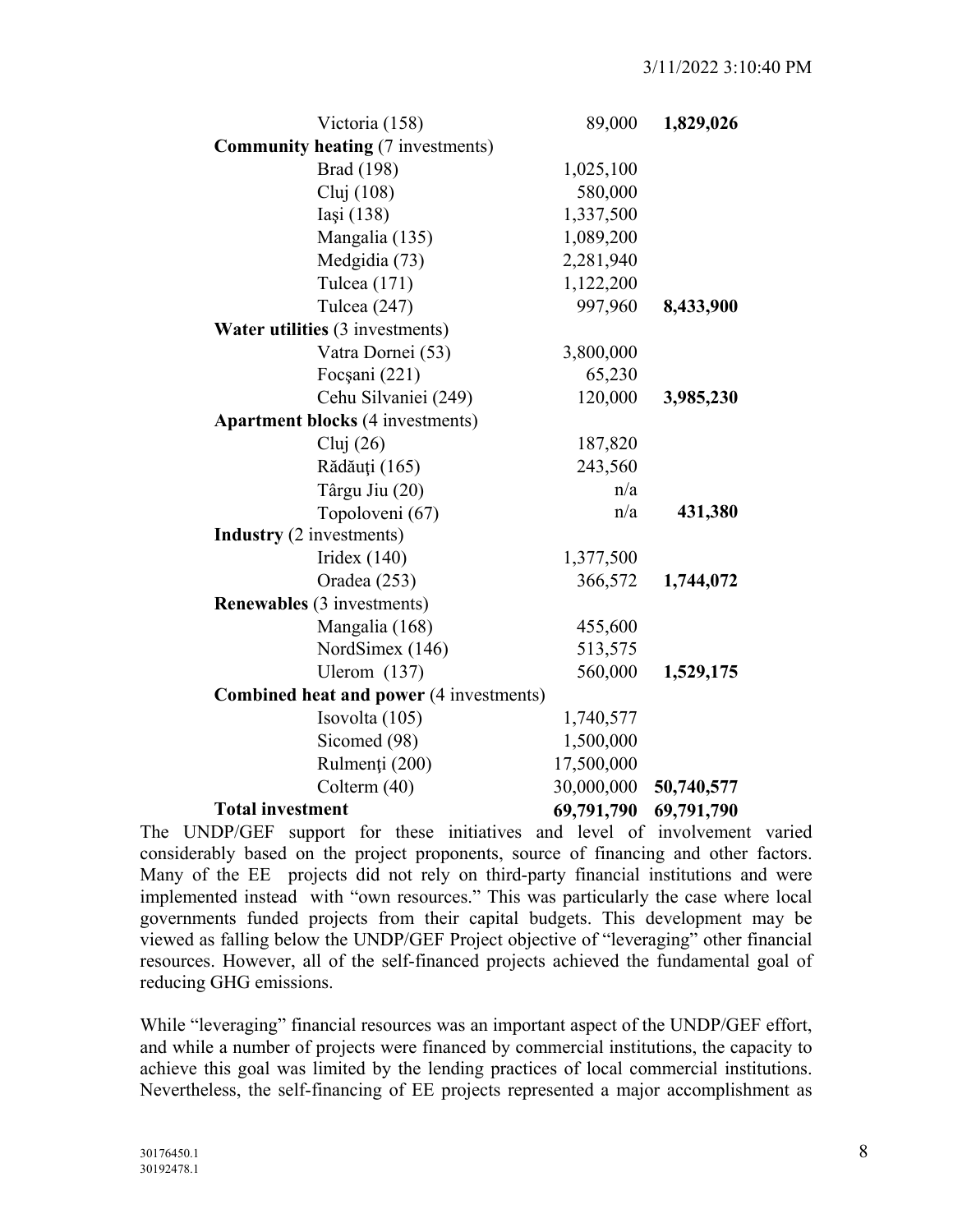local governments and industries in these cases assumed performance risk for the projects. This reflected the confidence of local officials in the following:

- the viability of EE projects
- the projected savings from EE investments
- the capacity of local firms to properly implement EE projects

This development suggest that substantial savings in GHG emissions can be achieved through dedication of own resources once confidence in EE project implementation is established. Future GEF initiatives should incorporate government and industrial selffunding of EE projects as a companion objective to commercial financing.

The Project Document also cited a lack of bank awareness of EE financing schemes and the fact that the Romanian banks do not provide "project" loans, but instead base their lending on balance sheet evaluations of the borrowers. This situation is not uncommon in developing countries where local banks take a very conservative approach to lending and rely almost exclusively on balance sheet risk analysis. Although a few banks have become more familiar with EE project financing as a result of this Project, none of these banks will likely transition to project financing modalities in the near future. EE projects, by themselves, were not sufficiently large to drive this transition.

# **B. Project Design, Implementation and Execution**

# **1. Project Development Facility (PDF) Structure**

The UNDP/GEF Project was designed as a PDF for EE projects in Romania. Several PDFs have been established in a number of countries by bilateral donor agencies and international financial institutions. PDFs are generally design to provide up-front technical assistance support for infrastructure projects to address the barrier of early project development costs. The Romanian PDF is unique in that it focused exclusively on EE projects whereas other PDFs have focused more broadly on infrastructure projects or public/private partnership initiatives.

This Final Evaluation Report draws on the experience of other PDFs to help shape the Report's conclusions and recommendations..

The UNDP/GEF Project is unique from other PDFs in that it provides project support through a number of initiatives as set out below.

• Initial Project Assessments – This involved an independent assessment of EE project ideas to determine if they are technically robust and financially viable. This was normally carried out by the PMT.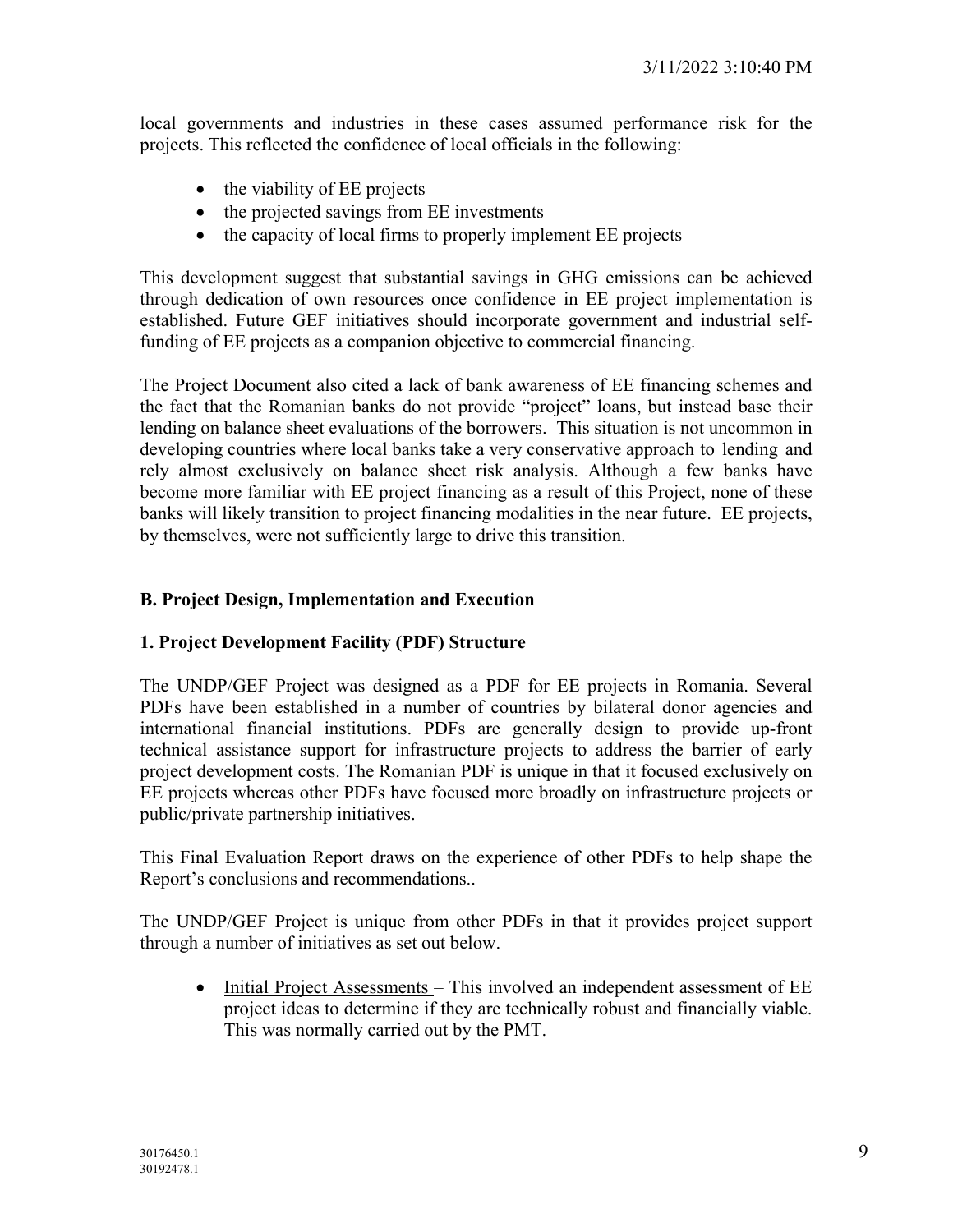- Agreements in Principal (AIP) -- If an EE project proposal was sound, the PMT helped identify commercial funding and facilitated development of an AIP between project developers and project lenders.
- Technical Assistance (TA) -- For the most promising projects only, the PMT used non-reimbursable funds to finance or co-finance business plans, energy audits, pre-feasibility studies, feasibility studies or whatever was required to turn the EE project into reality. This TA was free-of-charge or co-financed**,** depending on the amount of work involved and the cost of consultant support. This support was generally carried out by consultants hired by the PMT through competitive bidding.
- Direct Contributions (DC) Cash grants equal to up to 20% of total project costs or \$50,000 USD (whichever is lower). At least 20% of the project's costs must come from the developer's own funds and at least 50% of the project's benefits must be due to energy savings

# **2. Initial Project Assessments**

This element of the Project was well designed and implemented. The initial Project design called for a PMT limited to a director and support staff. This aspect of the Project was wisely revised in early implementation to build a PMT will experienced technical, financial and commercial lending experience. It allowed the PMT to more effectively review requests for TA and DC assistance and to provide initially project assessment assistance to project developers.

The PMT that ran the UNDP/GEF Project on a day-to-day basis included the following individuals:

| <b>Name</b>      | Title                            | Role                                                                                    |
|------------------|----------------------------------|-----------------------------------------------------------------------------------------|
| Mark Velody      | <b>Chief Technical Adviser</b>   | Project Manager                                                                         |
| Laura Rădulescu  | <b>Outreach Manager</b>          | Identified investment proposals                                                         |
| Vasile Angheluță | Energy Efficiency Manager        | Determined whether proposals were<br>technically robust with good internal<br>economics |
| Stefania Racolța | <b>Head of Banking Relations</b> | Determined whether investors were<br>solvent or creditworthy                            |
| Ciprian Ghețău   | Finance Manager                  | Determined whether investors were<br>committed to invest                                |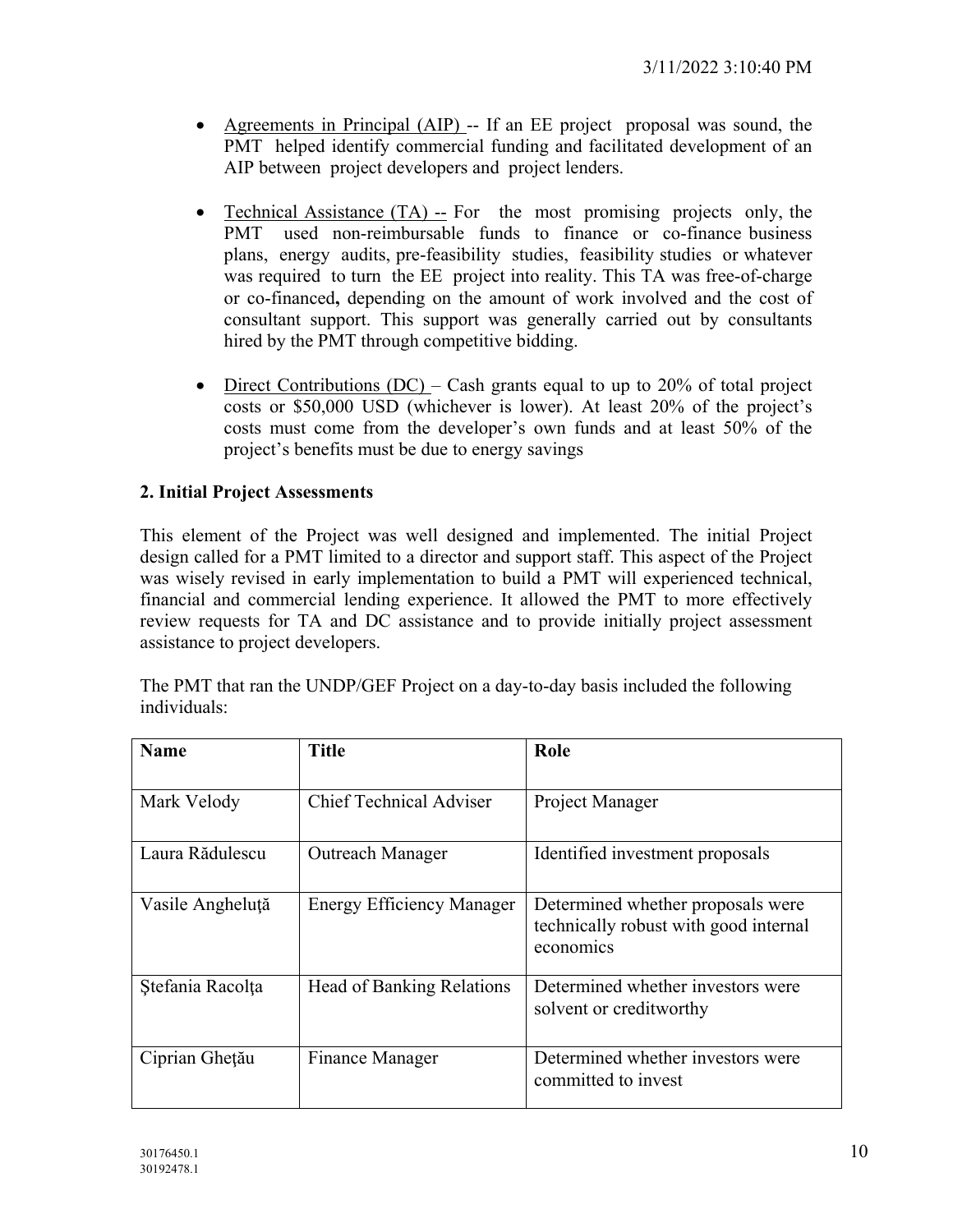| Raluca Ghineraru                     | Office Manager    | Hired consultants and procured                                                                  |
|--------------------------------------|-------------------|-------------------------------------------------------------------------------------------------|
| (Alice Achim)                        |                   | equipment                                                                                       |
| (Roxana Schiopu)                     |                   |                                                                                                 |
|                                      |                   |                                                                                                 |
| Emilian Popescu<br>(Victor Tomadini) | Logistics Officer | Carried out logistical support, took<br>infra-red photographs and drove the<br>project vehicle. |
|                                      |                   |                                                                                                 |

Given the nascent EE market in Romania, this core team of technical advisors that offered free initial project appraisals to project developers and beneficiaries was an asset it and of itself. Some **300** applications for support were reviewed by the UNDP/GEF team. Applications were analyzed to see whether three essential elements were present: An investment proposal had to be:

- Technically robust;
- Economically realistic;
- Financially viable, meaning that the project developer either had funds in place or was creditworthy and willing to use commercial financing.

Of the 300 applications reviewed, **68** proposals were considered to meet the necessary technical, economic and financing criteria to merit additional support and received Technical Assistance and/or a Direct Contribution.

The expenditure of PMT time on initial project evaluations, however, limited time available for moving viable projects to closure. The PMT indicated that an "open door" policy was important to project outreach and marketing efforts. This approach was reasonable during the initial phase of the project, but had diminishing value as the PMT shifted focus to implementation of viable projects.

Time spent on project screening can be reduced through a more selective intake process where project promoters must complete a project application document with minimal information requirements. Such a form was developed and is on the PMT's website. Future UNDP/GEF initiatives in this area should review the application form on the Project's website and seek to balance open door objectives with the effective use of Project team resources.

# **3. Technical Assistance (TA)**

UNDP/GEF contracted 57 studies by external consultants, including Feasibility Studies, Solutions Studies, Environmental Impact Studies, Basic Designs and a Thermal Imaging poster campaign. The total cost of these studies was  $246,050$  USD (+ VAT), with an average cost per study of  $4,317$  USD (+ VAT). The titles of the studies, the names of the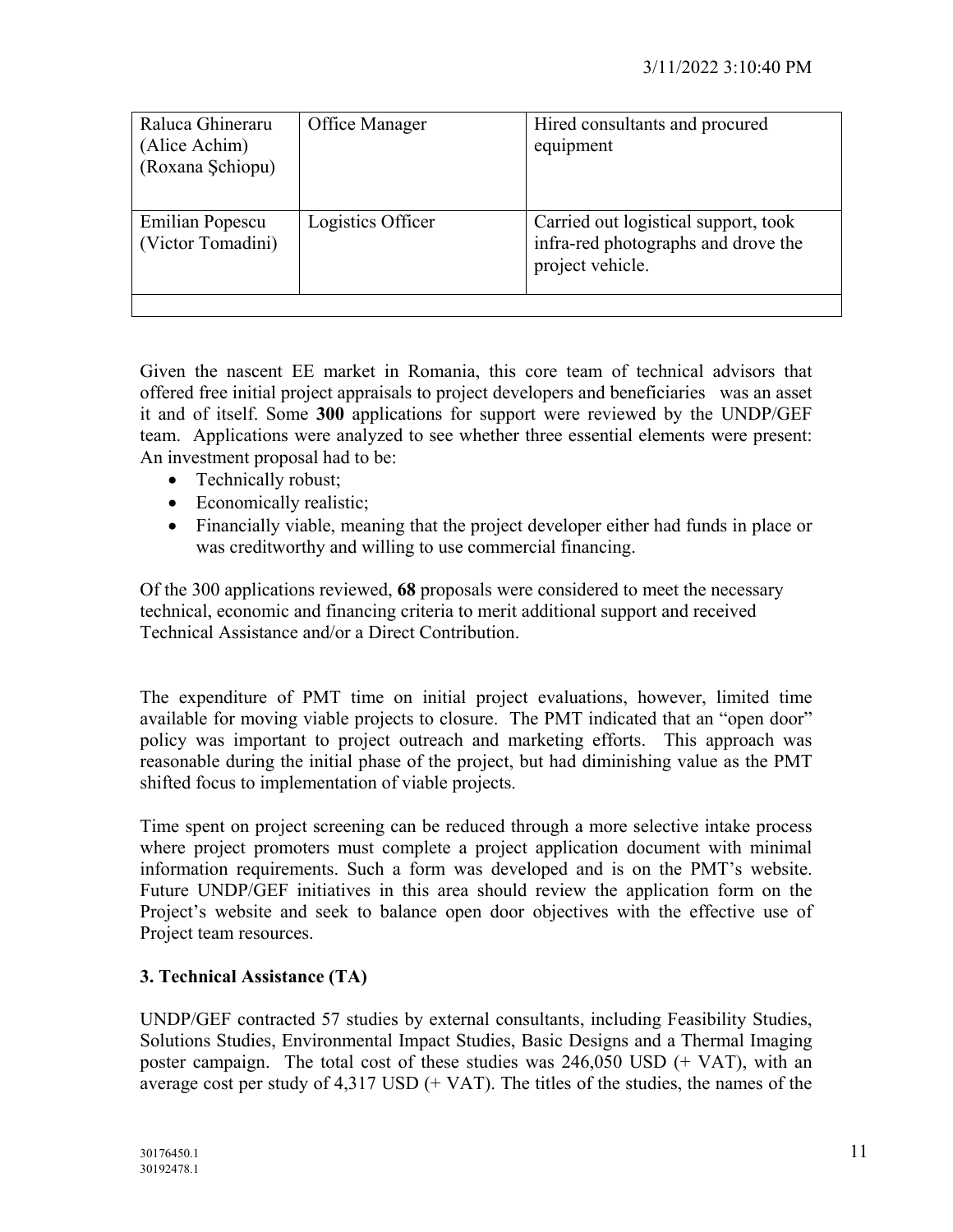winning consultants and the value of the winning offers can be found on the UNDP/GEF Romanian Project website at [www.energie.undp.ro](http://www.energie.undp.ro/)

Based on discussions with project developers and others, an independent study of a particular EE project funded and reviewed by a UNDP supported institution, gave that project greater credibility in the minds of the project beneficiaries. This effort to close the **"credibility gap**" was consider critical to the success of many projects. In view of the fact that most TA expenditures ran from \$4,000-10,000 USD, this aspect of the UNDP/GEF Project generated the best value for dollar of expenditure. It also demonstrated the unique role UNDP played in the project development and implementation process.

The Project Steering Committee should pay special attention to this issue and consider means of continuing to address the credibility gap with EE project beneficiaries. This is especially important given the introduction of the new EE housing initiative. Under this initiative, the national government will provide grants equal to 34% of total project costs, while local governments will provide additional grants up to 33% of total project costs. The balance is to be provided by housing associations. While grants for up to 67% of project costs will provide incentives for housing blocks, the need to convince housing association members of the viability of EE projects remains a critical part of the program.

In Poland and other East European countries where similar EE housing programs have been in place, one of the major barriers to program implementation has been the difficulty of getting housing association members to agree to take on debt to finance EE improvements. Independent energy audits of EE projects have proven to be an important component of successful housing programs in these countries.

Given UNDP's experience in funding energy audits and feasibility studies, knowledge of local consultants able to perform such work, and reputation with local government officials in this sector, UNDP would be an excellent institution to continue this role for the EE housing program.

While the TA component of the Project was highly successful, it is not sustainable without the existence of additional special grant funds from the Romanian government. This is not likely. Several PDFs have used a more sustainable model, where project development assistance is provided in the form of a no interest loan that is repaid to the PDF if the project reaches financial closure.

Future UNDP/GEF projects should consider including a repayment provision in their project design. Table 3 below, demonstrates the impact of a PDF technical assistance program where repayment is required upon project financial closure. For purposes of this Table, a PDF for a revolving energy audit fund with an initial capitalization of \$500,000 USD is assumed. If the PDF experiences a 50% success rate, the initial capitalization will support nearly \$ 1 million USD in energy audits over five years. If the rate of repayment reaches 75%, total project support over five years would reach nearly exceed \$1.5 million USD. This represents a 3-1 leveraging capacity of the revolving PDF funds.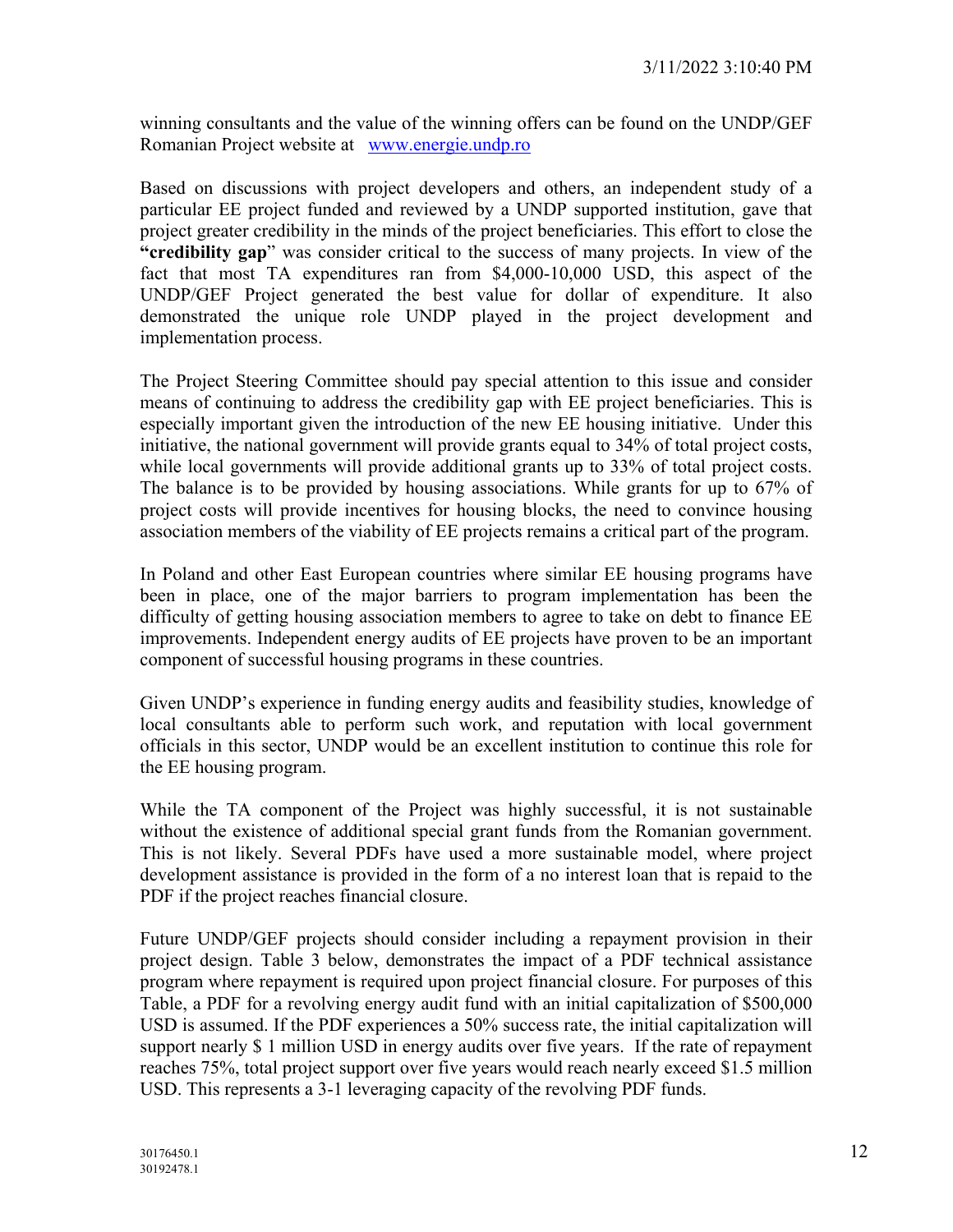#### **TABLE 3: TOTAL ENERGY AUDIT FUNDING AND PROJECTS SUPPORTED** \*

|                          | Year 1    | <b>Year 2</b> | Year 3    | <b>Year 4</b> | <b>Year 5</b> | Total     |
|--------------------------|-----------|---------------|-----------|---------------|---------------|-----------|
| <b>Beginning Balance</b> | \$500,000 | \$375,000     | \$187,500 | \$93,750      | \$46,875      |           |
| Outlays                  | \$250,000 | \$375,000     | \$187,500 | \$93,750      | \$46,875      | \$953,125 |
| Audits                   | 10        |               |           |               |               | 38        |
| Repayments               | \$125,000 | \$187,500     | \$93,750  | \$46,875      | \$23,437      | \$476,562 |
| Interest Income          | \$15,000  |               |           |               |               |           |
| <b>Ending Balance</b>    | \$375,000 | \$187,000     | \$93,750  | \$46,875      | \$23,473      |           |

50% Success Rate

#### **75% Success Rate**

|                          | <b>Year 1</b> | Year 2    | <b>Year 3</b> | Year 4    | <b>Year 5</b> | Total       |
|--------------------------|---------------|-----------|---------------|-----------|---------------|-------------|
| <b>Beginning Balance</b> | \$500,000     | \$452,500 | \$339,375     | \$254,531 | \$190,898     |             |
| Outlays                  | \$250,000     | \$452,500 | \$339,375     | \$254,531 | \$190,898     | \$1,487,304 |
| Audits                   | 10            | 8.1       | 13            | 10        |               | 59          |
| Repayments               | \$187,500     | \$449,375 | \$254,531     | \$190,898 | \$143,173     | \$1,115,477 |
| Interest                 | \$15,000      |           |               |           |               |             |
| <b>Ending Balance</b>    | \$452,000     | \$339,375 | \$254,531     | \$190,898 | \$143,173     | \$143,173   |

#### **\* Assumptions**

- 1) The timeframe between completed audit and project financing is relatively short. Allaudits in each year are therefore assumed to result in financing or failure in the year of the audit.
- 2) Yearly averages are used. A more precise estimate would require a monthly cash flow analysis.
- 3) Management fees not included.
- 4) Repayment is made only if the project is implemented.

# **4. Direct Contributions (DC)**

The DC component of the UNDP/GEF Project, provided incentives to project beneficiaries through partial project costs write-downs. The benefits of the DC contribution were limited to no more than 20% of the project costs or \$50,000 whichever is lower. At least 20% of the project costs must come from the project developer's own funds and at least 50% of the project benefits need to be due to energy savings.

A total of \$487,000 USD in DC contributions was provided to 19 public projects to help lower the overall costs of the EE investment. The DC contributions were provided in the form of equipment purchased with GEF funds for particular projects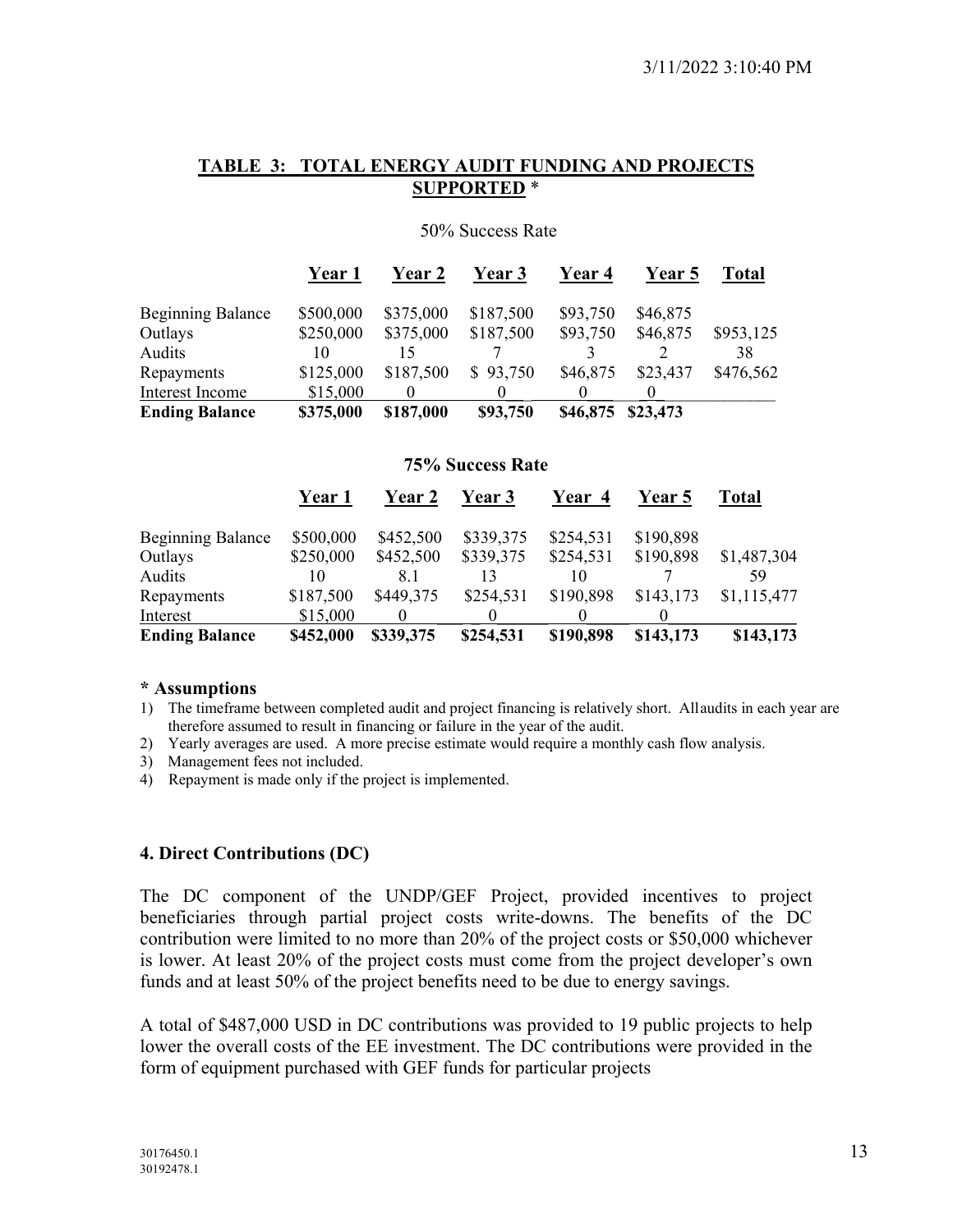The DC grants alone would not stimulate project beneficiaries to move forward with EE investments unless they believed that the EE savings were viable and attainable. In this respect, the credibility factor for EE projects was more important to beneficiaries than a DC grant. A reasonable man would not spend \$100,000 for an EE project simply to obtain a \$20,000 grant if he did not believe the project would produce substantial energy savings. In this case, confidence in the EE project was a necessary pre-condition to a requested for DC assistance..

The DC component of the Project is not sustainable or replicable without the existence of additional special grant funds from the Romanian government. This is not likely. Once made, the GEF grant funds are absorbed by individual projects and have no measurable or lasting impact on the market. There are no re-flows from this grant component of the Project.

#### **5. Financial Models**

While the UNDP/GEF Project was successful at moving projects forward to implementation, the identification of financial "models" for EE projects was not fully developed. The one page summaries of successful projects, provided during the final evaluation mission, and placed on the Project's website were very helpful. These summaries explained the "what" for each project but not the "how." In order to more fully develop "models" for EE project financing, the summaries should provide more information on how the projects were developed and finance.

For public sector EE projects financed from "own source" revenues, the Project's results would have been enhanced if more information were provided about the local governmental decision making process. For example, how did the local government reach the decision to dedicate funds for EE purpose? How was the project recorded on the government's financial statements? What level of approval was needed to make this decision? How was this approval obtained? If funding came from the government's capital budget, how were conflicting demands on these funds handled and how did the EE projects obtain priority for capital expenditure? Were energy savings reflected in the municipalities operating budgets? Answers to these questions could be used to establish a more common model approach for local government self-financing of EE projects.

For public sector projects financed from commercial sources, the terms of financing would be helpful to other local officials to determine if their own projects could qualify for financing. Of particular concern would be the interest rates, maturities and collateral requirements for such financing.

Similarly, discussions regarding the maturities, interest rates and collateral for private sector financing of EE projects would be very helpful to future project proponents and would begin to identify financial "models" for these projects. For example, the summary of successful projects should provide a general discussion of how and what local banks consider as collateral for EE projects, what were the maximum maturities and typical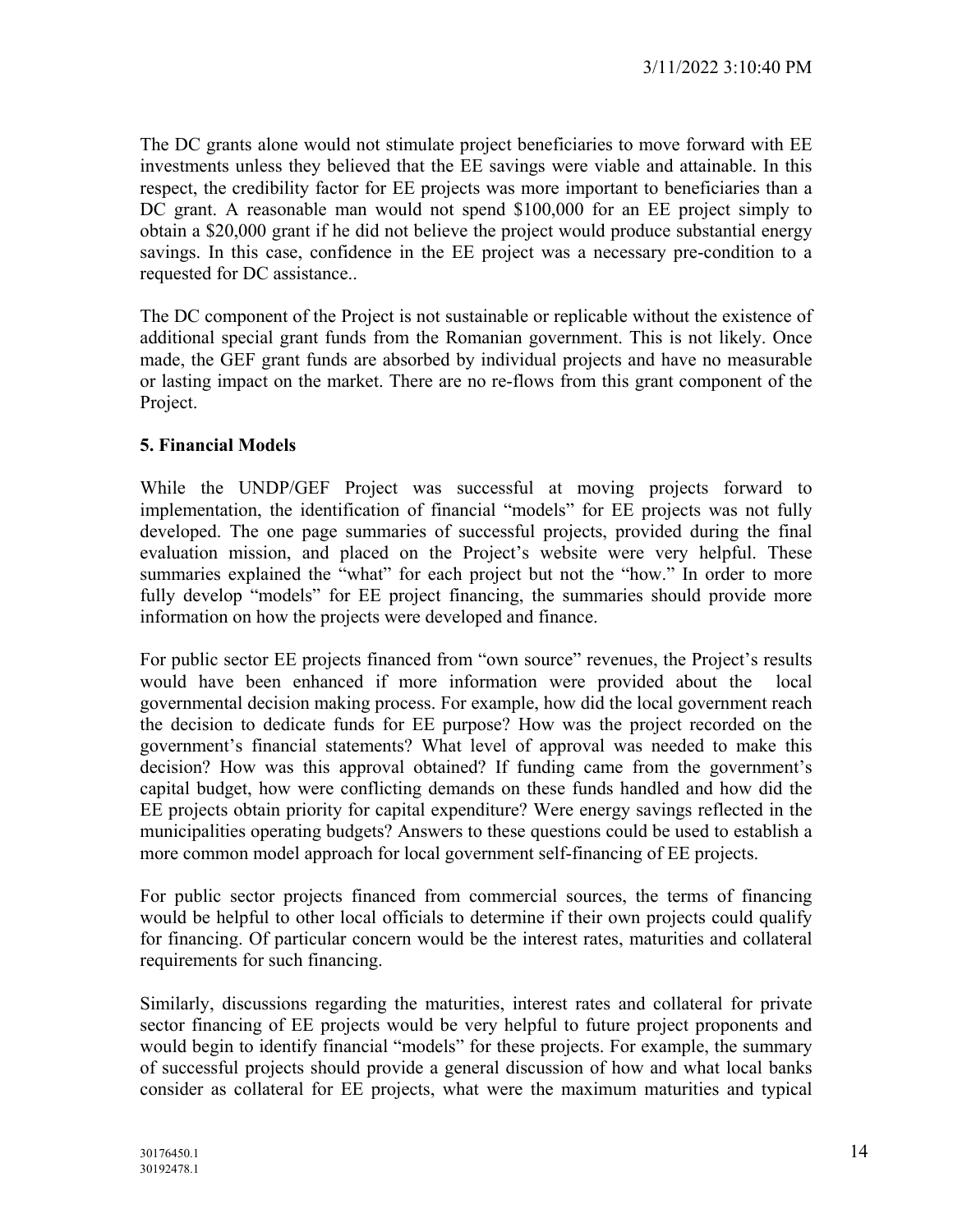interest rates for such loans and how did annual debt service relate to annual energy savings. A brief discussion of these issues would be a very helpful addition to the packaged of successful projects.

# **6. Project Administration**

The general administrative actions set out in the Project Document including opening an office, purchasing equipment, establishing a website, hiring staff, finalizing guidelines for supporting energy efficiency projects, and construction of a partial grants program were implemented in a timely fashion. The implementation of the Project budget, however, initially fell behind projections.

In 2004, expenditures were at 82% of projections. Based on the Mid-term review, it was determined that there was no apparent programmatic problem associated with this lower spending level that required adjustments in operations. Expenditures did accelerate in 2005 as a number of municipal projects with DC disbursements were implemented. The Project continued to ramp up in 2006. This aspect of the Project reflects the general nature of a PDFs where early expenditures take time to produce final project results.

Project implementation was driven by the dual objectives of delivering successful EE projects that leverage other resources and delivering the Project budget in a timely manner. These are not necessarily conflicting mandates but required careful reconciliation of interest. This issue goes to the heart of the PMT's daily activities and focus. It required a balance of capacity building and project development and trade-off between short-term and long-term impacts on the market. The PMT was able to balance these interests and reach expenditure and project implementation goals by the end of the Project.

# **7. Exit Strategy**

There was no discernable exit strategy for the PMT contemplated in the Project Document. This was an unfortunate shortcoming in the project design as the PMT assembled to promote, evaluate and facilitate EE projects in Romania was an asset. The team possessed technical, financial and marketing skills and a unit cohesion that was unique in Romania. They were distinct from engineering firms that seek to be retained to perform studies or implement EE projects. They were also distinguishable from project promoters that focus on a limited number of projects, and seek maximum rates of return from project implementation.

The PMT acquired a unique knowledge of EE project implementation that was not available in any other institution in Romania. The PMT was also seen as an honest broker for EE projects with established credibility in the market that served as an important asset to project proponents with sound EE proposals.

In the final analysis, the ultimate objective of the PMT was to generate "deal flow." Deal flow is critical to a successful commercial lending enterprise or equity investment fund.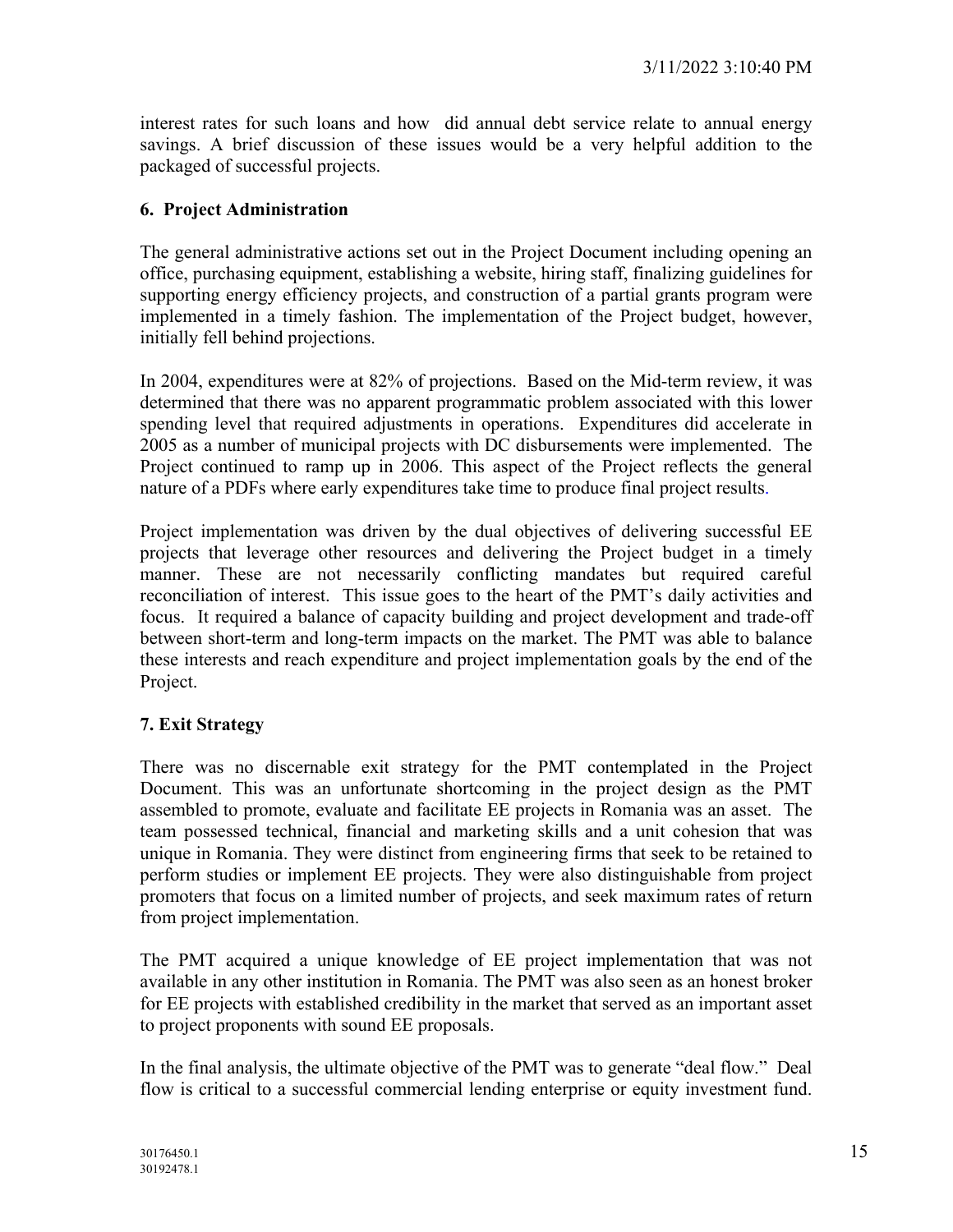It is the life blood upon which these financial institutions depend to be successful. To the extent that the PMT was able to generate a critical mass of high quality EE projects for investment, they were a potential asset to a number of financial institutions.

The sustainability and overall impact of this Project would have been enhanced by a successful strategy to transition the PMT to a private sector enterprise. This issue was raised during the MTR and a number of potential exit strategies where suggested. Following the MTR, the PMT explored a number of potential exit strategies. The strategies considered and the results of each effort are summarized below.

- **City of Bucharest.** The PMT worked with the UNDP country office to try to attract funding from the City of Bucharest to create an energy master plan and investment strategy. It now appears that the City will run the project, but managed it directly rather than through UNDP.
- **UNEP/UNECE/FFEM/UNF/GEF.** A \$12 million UNEP-led initiative to support an Equity Investment Fund for EE and renewable energy projects to operate in 12 beneficiary countries, will involve UNDP Romania in some respect. The UNDP country office suggested that the PMT could be an effective "deal flow" originator for the Fund. There have been delays in issuing the Project Document; it is therefore unlikely that any activities will happen prior to the expiration of the UNDP/GEF Project and the disbandment of the PMT.
- **ARCE.** It was suggested that ARCE could request a new budget for 2006 to run a new energy efficiency project through UNDP. It is not clear whether this will be successful.
- **Carbon Financing.** Attempts to establish a possible project for Joint Implementation was initially considered but cancelled, as the Ministry of Environment is now interested mainly in the Emissions Trading Scheme, in which some 400 Romanian energy consumers will become participants upon EU Accession.
- **CEB.** The Council of Europe Development Bank (CEB) expressed interest in financing a project in Romania on the theme of energy efficiency. An outline proposal was prepared by the PMT and submitted through UNDP CO. Funding a UNDP project seems to be too large a diversion from business-as-usual for CEB.
- **FREE.** Discussions about merging with FREE were unsuccessful. UNDP/GEF continues to support FREE, feeding projects to it from time to time.
- **Private sector.** A private sector environmental company (foreign investor) expressed interest in taking over the entire PMT from November, as the nucleus of its planned operation in Romania. For a variety of reasons this did not materialize but represented an excellent exit strategy model.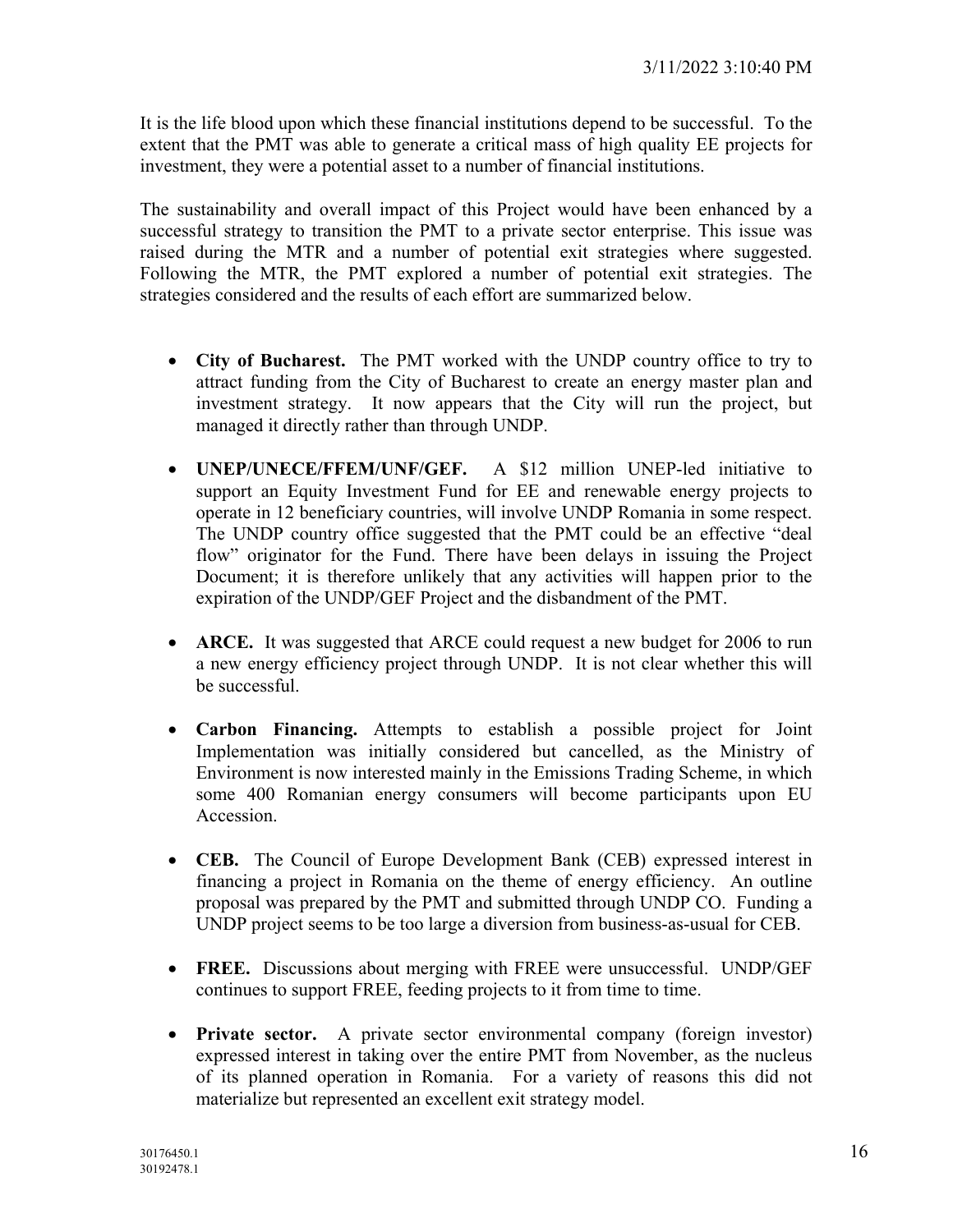# **C. Continued Outreach and Promotion of EE Projects**

The PMT engaged in extensive outreach activities through individual meetings with local project sponsors, industrial representatives and local government officials, as well as through presentations at related events and internet activities. Many local officials in smaller communities were especially impressed with the fact that UNDP Project team traveled to their communities to discuss projects.

At the close of the Project, thought should be given to means of continuation of this promotional effort. One option would be to help prepare presentation documents for local government officials who successfully implemented EE projects. These presentations could be given at regional and national meetings of local officials. Presentation of EE success stories should help stimulate interest among local officials and build confidence in undertaking EE investments. Moreover, the presenters would be able to go into considerable detail about their process of identification, development and funding of EE projects from a government perspective.

# **D. Capacity Building**

The UNDP/GEF project was given the mandate to increase the capacity of various stakeholders to identify, develop, finance and implement EE projects and promote strategies to improve EE investments in different sectors. The contracting process utilized by the PMT for technical EE studies was very helpful in building a broader network of qualified local consulting firms to conduct energy audits and related studies. The Project, through the TA process, also credentialed these local firms for this type of work in the future. The transparent contracting process, which included the publishing of winning bids and contract terms, also helped establish a base line for others to follow in the contracting of these services outside the UNDP/GEF program.

This positive development was the due to the fact that the PMT possessed the technical expertise to properly construct terms of reference for technical studies and the capacity to evaluate the quality of work performed by local consultants.

In the area of capacity building for municipal governments, the PMT was involved with municipalities as closely as possible at every stage of development of their EE investment proposal. Typical projects took up to one year to travel from initial idea to final investment decision, during which time the municipal beneficiaries:

- Discussed initial technical and financing ideas with UNDP/GEF specialists;
- Discussed financing with a bank, if commercial financing was required;
- Signed Agreements-in-Principle that, subject to the outcome of a study to be financed by UNDP/GEF, the municipality would invest in energy efficiency;
- Made observations on draft of Terms of Reference;
- Participated in committees to select consultants under UNDP rules;
- Received UNDP/GEF's observations on interim and final reports by consultants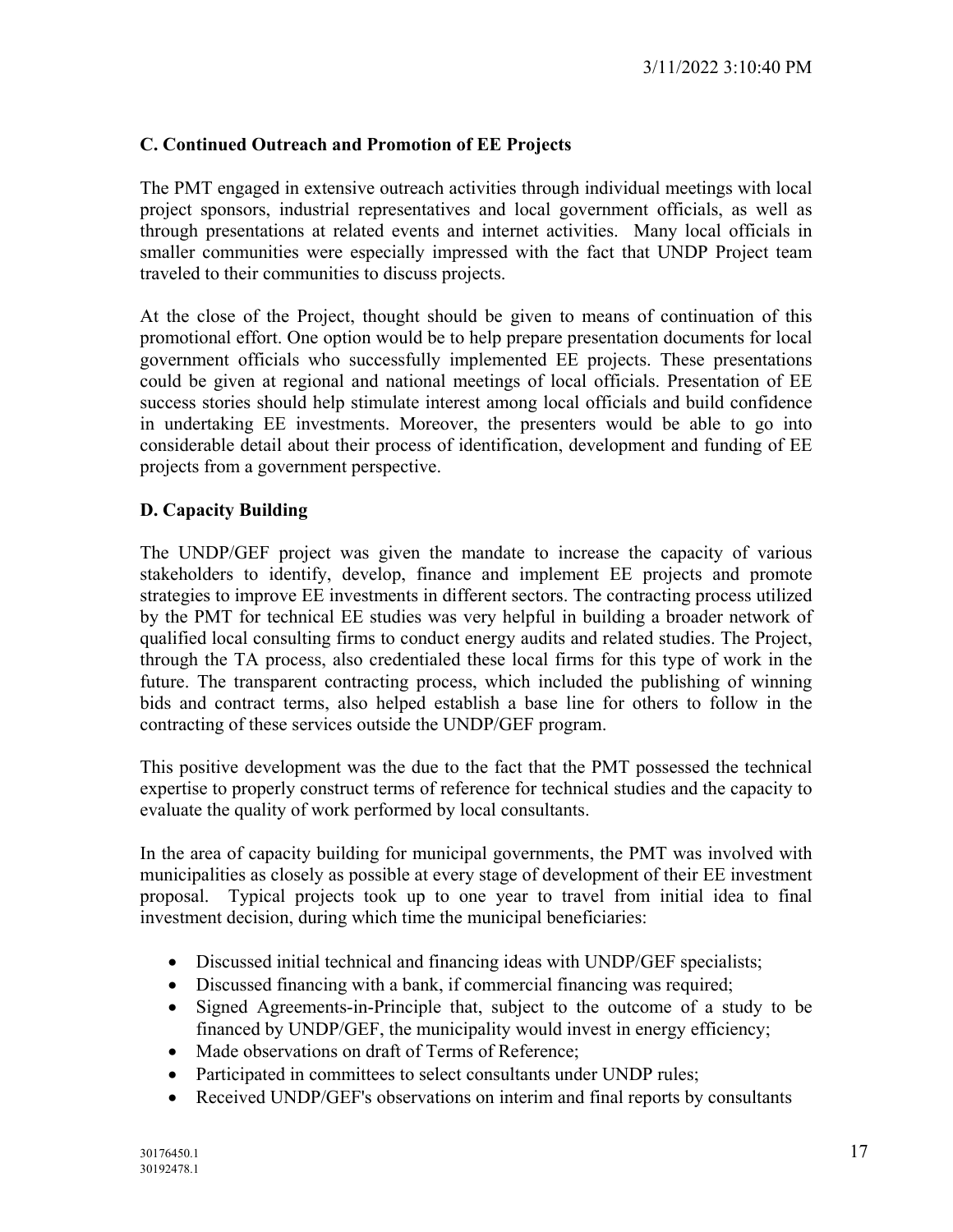- Together with UNDP/GEF, approved the final studies;
- In many cases, went on to order additional studies (such as Basic Design);
- Presented fully-supported technical and financial proposals to the Municipal Council for a final investment decision;
- And in many cases, invested.

The UNDP/GEF project also was responsible for working closely with local financial institutions to enhance local financing capacity for EE projects and to assist industrial and municipal energy-related entrepreneurs in their discussions with financial institutions. This process was primarily accomplished through the execution of "Agreements in Principal" between project developers and lenders. This process was enhanced due to the fact that the PMT possessed the financial expertise to help developers understand the financial needs of lending institutions and to help banks understand the economics of EE projects.

During the MTE, the PMT raised a number of thoughtful questions regarding policy advocacy, capacity building, and macro-activities designed to leverage energy efficiency financing for many similar projects through pilot project initiatives.

The MTE recommended that the PMT remain focused on project implementation and not engage in extensive advocacy activities or policy deliberations. Managers of PDFs are often tempted to divert resources from project implementation to policy advocacy. This is natural as lessons learned form project development can be helpful in shaping national policy. Policy advocacy, however, can be time consuming and policy reform requires a substantial timeframe for implementation. To the extent that lessons learned from PDF activity can help shape national policy, the PDF management should communicate their acquired acknowledge and insights to appropriate government officials. Policy advocacy beyond this point, however, is ill advised as it rapidly reaches the point of diminishing returns.

The MTE also recommended that resources for capacity building going forward should focus on dissemination of information on successful projects. Lessons learned, financial structures and transaction documents from these successful projects should be broadly disseminated to facilitator replication and standard practices.

# **E. Coordination with Governmental and Non-governmental Organizations Working on GHG Reduction Strategies and Initiatives**

The UNDP/GEF Project was also given the mandate to forge new links with various government and non-governmental bodies to develop joint actions and strategies for EE and GHG projects. The UNDP/GEF team worked closely with a number of key institutions including ARCE, FREE lending institutions, local governments and consultants in the EE sector. The Project would have benefited from greater input from senior Ministry representatives.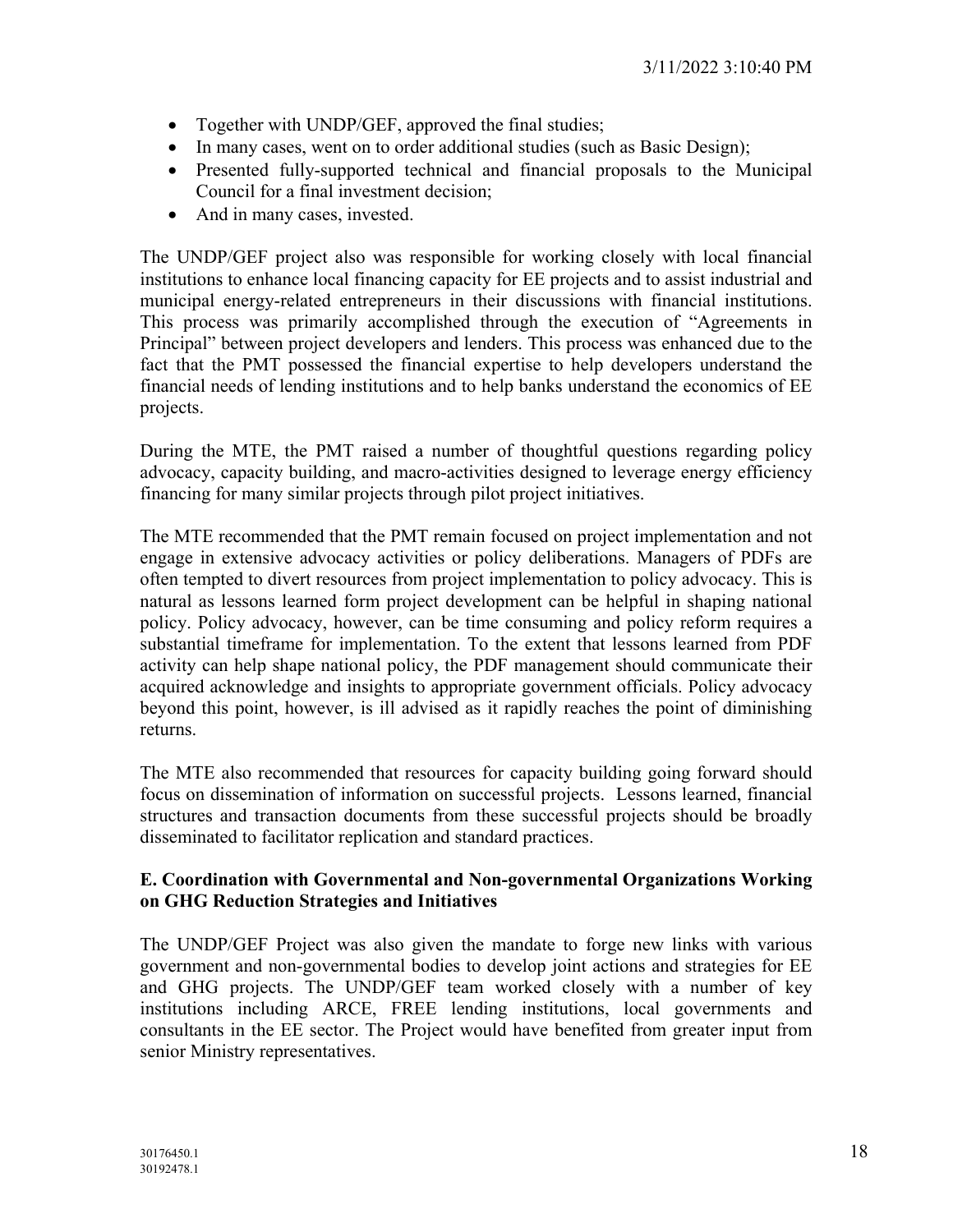Based on meetings with senior management of FREE, ACRE, and the Romanian – American Enterprise Fund, there was clear, constructive and on-going collaboration among parties. Each party was well aware of their respective roles in the market, they did not consider other parties as competitors or rivals, and they realized the benefit of working closely together.

The Ministry of Industry and Resources had less contact with the PMT as most of the interaction between the PMT and the Romanian Government is through ARCE. This was not a factor that inhibited the ability to the PMT to achieve Project objectives which are project not policy focused.

# **F. Sustainability**

While the Project had demonstrable and impressive impacts on the EE market in Romania, it is not, on the whole, a sustainable model. Some elements of the Project will have a sustainable impact including the following:

- Enhanced capacity of local consultants to conduct EE technical studies and implement EE projects
- Enhanced capacity of local officials to engage technical consultants and evaluate their work (limited primarily to local governments directly involved in the Project)
- Enhanced capacity of some local banks to review and finance EE projects (albeit through standard lending practices)
- Enhanced interest in EE projects by local officials and industrial representatives based on dissemination of successful project summaries

Other aspects of the Project are not sustainable including the following:

- Independent technical assessments of proposed EE projects by the PMT
- Funding for technical assistance studies by local consultants
- Credibility enhancement for EE projects through independent UNDP/GEF supported assessments of EE projects
- Project buy-down assistance in the form of equipment purchases

To enhance the sustainability of future PDF–type GEF projects, the following modifications in project design should be considered:

- The Project Document should call for the formulation of an exit strategy for the PMT and this strategy should be factored into the PMT's operation from the start of the Project
- Technical assistance provided to project beneficiaries should be provided on a reimbursable basis where the costs of studies are repaid at the time of project financing

# G. **Financial Planning**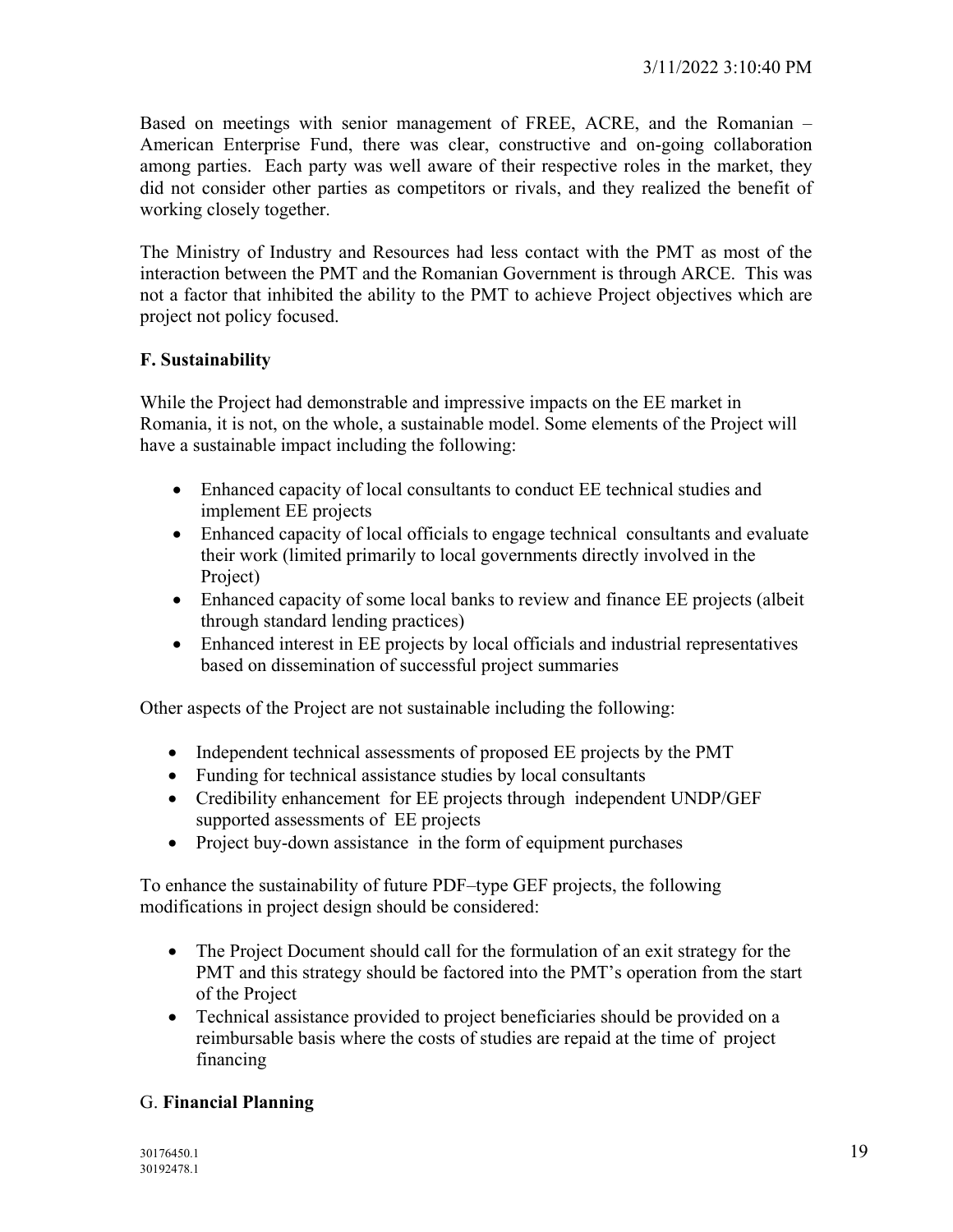In the first three years of operations, the Project's expenditures failed to closely track projected outlays in the Project Document. At the time of the MTE, expenditures were only 82% of projected targets. This factor, among others, led some stakeholders to suggest major revisions in the Project design and operations including a change in PMT personnel and merging of the Project with other related activities and programs in Romania.

The MTE, however, found that the Project was substantially sound and that although expenditures had fallen behind projections, this did not reflect structural problems with the Project. The MTE report stated:

"There is no apparent programmatic problem associated with this lower spending level in 2004 that merits adjustments in operations. Expenditures should accelerate in 2005 as a number of municipal projects with DC disbursements are expected to close."

Rather than structural or serious operational problems, the shortfall in Project outlays reflected the nature of PDFs, where expenditures start slowly and ram up during the later stages of implementation. This is particularly the case where Project outlays, in the form of grants, are tied to the actual implementation of EE projects. The mismatch in actual expenditures vs the projected budget was not a sign of ineffective project implementation.

During the last year and a half of the Project, expenditures exceeded projections and the shortfall in Project outlays was recovered by the time of Project closure. This Final Evaluation therefore confirms the findings of the MTE.

Projected outlays in Project Documents are often, at best, a good guess at the pace at which a project will deploy resources. This is especially the case when Project Documents are developed by inexperienced consultants. The UNDP/GEF should be careful not to over react to, or over analyze, actual expenditure levels to budget projections in Project Documents. The failure or success of a Project's implementation will likely be evinced by factors other than outlays.

However, recognizing the importance of having sound implementation benchmarks for UNDP/GEF projects, future PDF-type projects supported by the UNDP/GEF should be designed by seasoned project developers with some experience in PDF operations.

# H. **Co-Financing**

According to the Project Document,

"The Government of Romania has set up a \$1 million Special Fund for parallel financing of EE projects. Of this, \$175,000 has already been spent and/or committed.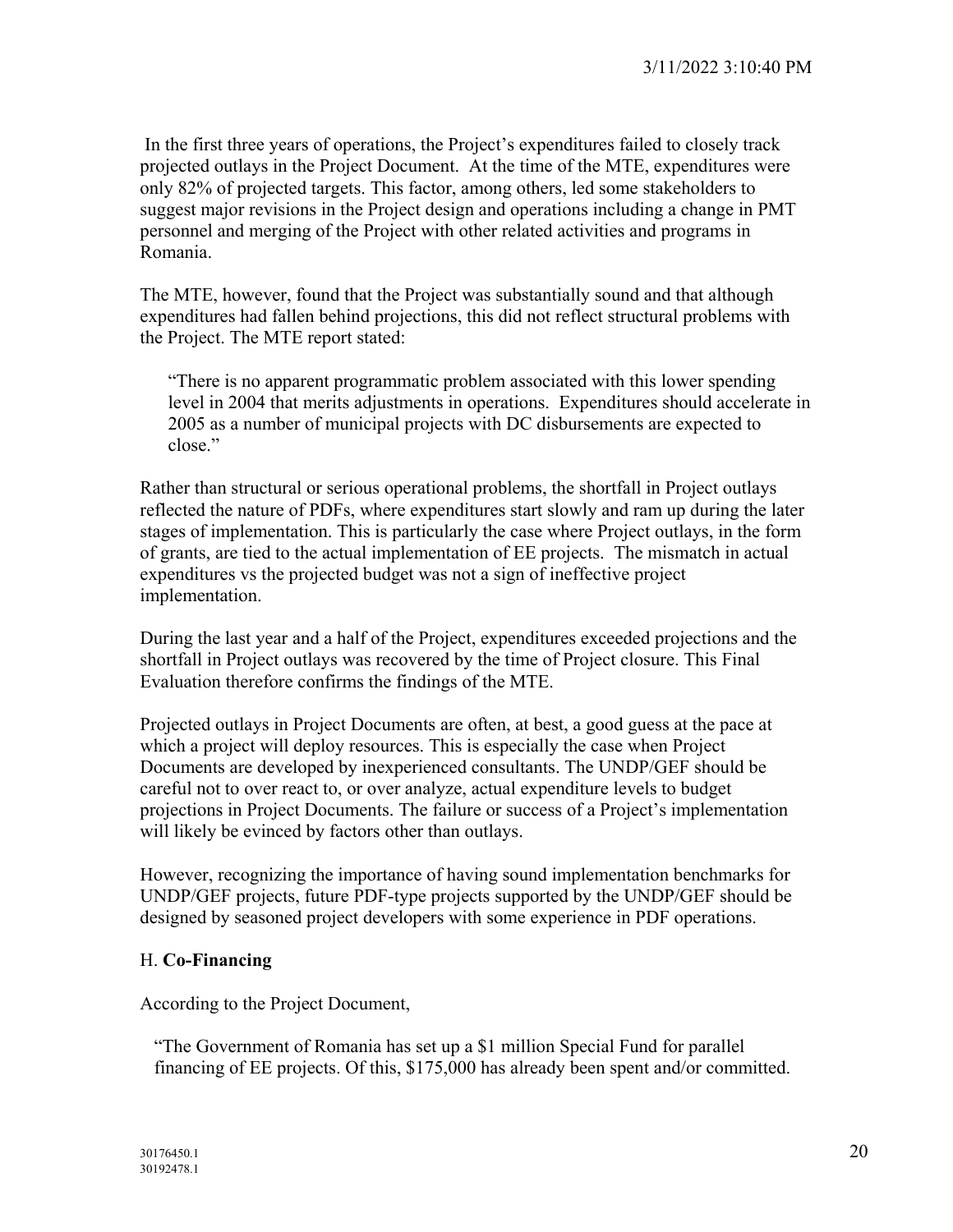The balance, \$825,000, is available for supplementary funding for energy efficiency projects formulated under the UNDP/GEF Project."

Based on discussions with PMT, the UNDP office and the Romanian government officials, the \$875,000 in co-financing from the Romanian government through the Special Fund did not materialize. Apparently other budget demands led to a termination of the Special Fund. According to the PMT, some of the shortfall in co-financing was made up through additional Romanian budget commitments to ARCE. However, without the ability to obtain or review long-term budget projections by the Romanian government at the time of Project Design, as compared to Romanian government spending during the Project's duration, it is difficult to provide an independent evaluation or validation of this development. Nevertheless, it is certain that co-financing was not provided by the Romanian government as supplemental funding for EE projects.

Host country failures to fulfill co-financing pledges are unfortunate and can undermine the effectiveness of GEF Projects. Every effort should be made to drive this point home to government officials when pledged co-financing is not forthcoming. However, changes in government administrations and conflicting demands on a host country's budgetary resources over the 3-5 year GEF Project implementation schedule may result in modifications to host country's commitment. To help avoid this circumstances, host country commitments should be sought from the highest possible level of government during Project Design and this commitment should be provided in a form that creates a moral if not a legal obligation on the part of the government to comply with these pledges.

In this instance, the Romanian government's failure to provide co-financing did not undermine the effectiveness of the Project. The Project was able to meet all Output requirements with funding made available from the GEF.

# **I. . Project Monitoring**

Project implementation was subject to administrative review and oversight by three separate offices: UNOPS – Geneva, UNDP – Romania, and UNDP/GEF Bratislava. This created a dynamic where the PMT served three masters. Although this placed additional demands on the PMT, it also provided broader input on Project implementation, which was helpful.

The PMT had a cooperative relationship with UNOPS Geneva and worked effectively with the system. Although UNDP Romania and UNDP/GEF had different immediate objectives, they were not in conflict to the point of creating instability in, or lack of clear direction to the PMT. In fact, the dynamics generated by this structure provided healthy dialogue and useful critical assessment of ideas and policies.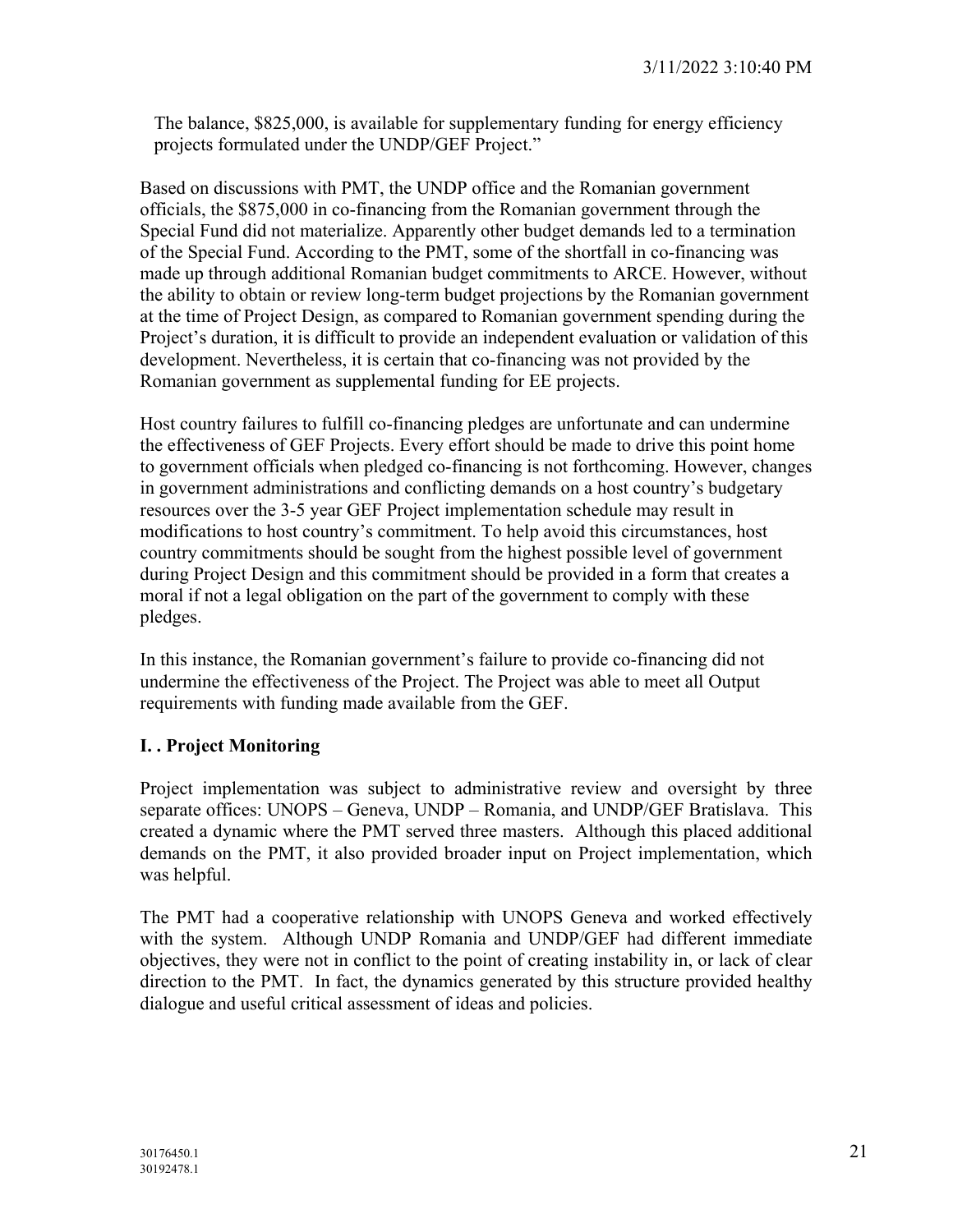# **IV. EVALUATION MATRIX**

The matrix set forth below provides a rating for the Project in several categories. The rating given to each category is based on the information contained in this report.

|                | Project design                                                    | <b>HS</b> |
|----------------|-------------------------------------------------------------------|-----------|
| 2              | Implementation approach                                           | S         |
| $\overline{3}$ | Country ownership/drivers                                         | S         |
| $\overline{4}$ | Outcome/Achievement of objectives (the extent to which the        | <b>HS</b> |
|                | Project's environmental and development objectives were achieved) |           |
| $\overline{4}$ | Stakeholder participation/public involvement                      | <b>HS</b> |
| 5              | Sustainability                                                    | <b>US</b> |
| 6              | Replication approach                                              | S         |
| $\overline{7}$ | Cost-effectiveness                                                | S         |
| 8              | Monitoring and evaluation                                         | <b>HS</b> |
| 9              | Financial planning                                                | S         |

Legend

| <b>HS</b> | <b>Highly Satisfactory</b> |
|-----------|----------------------------|
| S         | Satisfactory               |
| MS        | Marginally Satisfactory    |
| ĪΙ        | Unsatisfactory             |
| NA        | Not applicable             |

# **V. CONCLUSIONS AND OBSERVATIONS**

As with most innovative initiatives, Project startup is the most difficult and challenging stage of project implementation. There are few, if any, guidebooks or examples to draw from and the process involves a certain amount of trial an error. Even small decisions at this stage may have a relatively large impact on the Project's success.

Although the Project was conceived in the 1990's, its start-up did not begin until 2003. Several factors contributed to the delay in implementation that were beyond the control of the UNDP and the PMT. Nevertheless, special attention is required during the early stages of any new Project.

Mid-term reviews should not only seek to assess the performance of a project against established benchmarks, they should also offer specific recommendations to address areas where a project is underperforming. This aspect of a MTR would provide its greatest value to the project implementation team.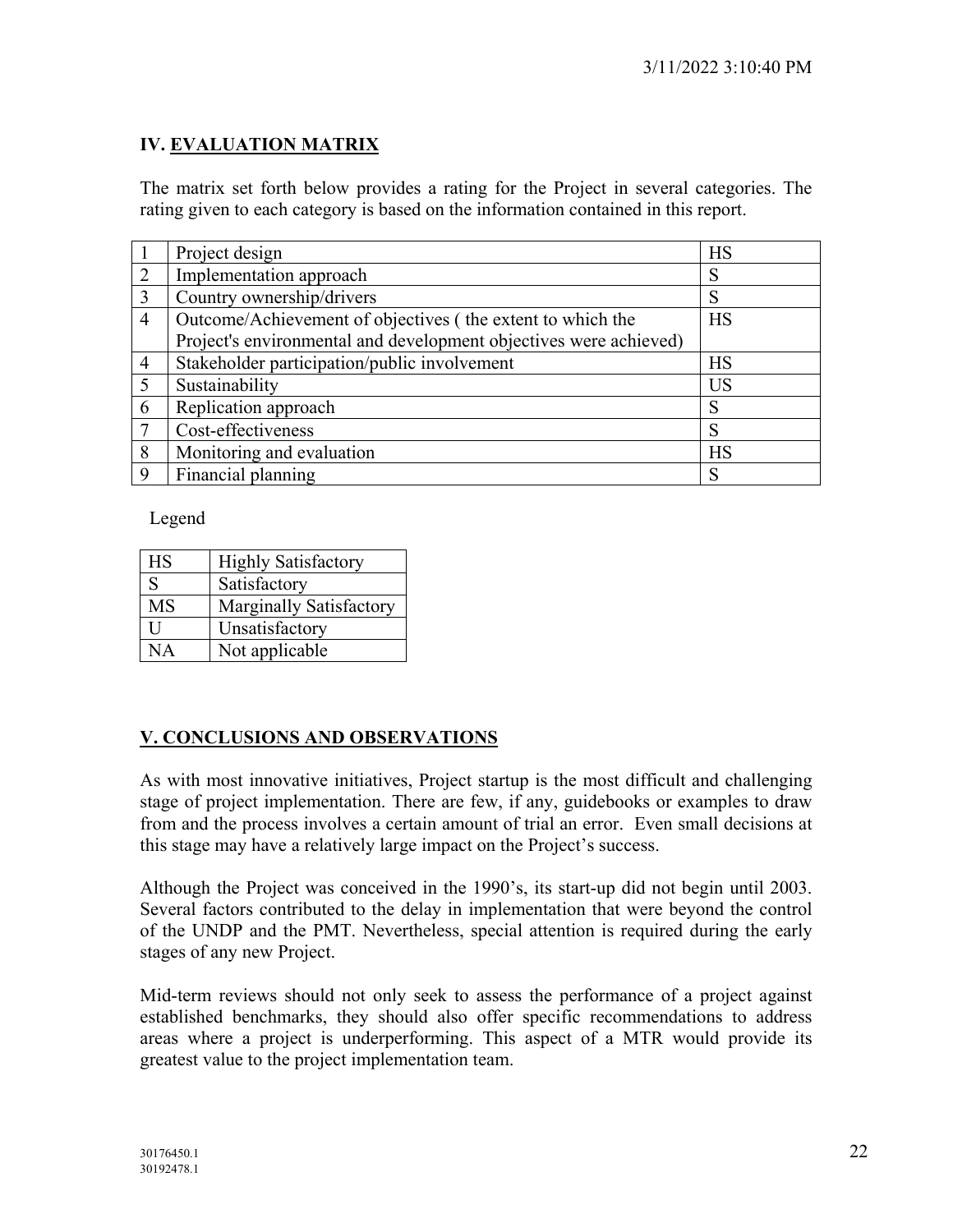The Project Document calls for evaluation of the capabilities and identification of training needs of local expert institutions, engineering and consulting companies to assist the client in preparing "bankable" energy efficiency investment proposals and to manage the process of structuring financing for EE projects in the public and private sector.

Capacity building for the design of financial structures and preparing "bankable" projects must be based on the conditions in the financial markets. When interest rates are running at 25 – 30%, a perfectly designed project is not "bankable" simply because it cannot produce sufficient energy savings to support the debt service payments on the project loan. Future GEF concept documents that call for development of "bankable" projects should require an assessment of local financial market conditions. If local interest rates are exceeding high and the costs of energy is low a financial programs is not likely to succeed without financial intervention in the form of substantial grants or concessionary lending.

The Project Document cited a lack of bank awareness of EE financing schemes and the fact that the Romanian banks do not provide "project" loans, but instead base their lending on balance sheet evaluations of the borrowers. This situation is not uncommon in developing countries where local banks take a very conservative approach to lending and rely almost exclusively on balance sheet risk analysis. Although a few Romania banks have become more familiar with EE project financing, none of these banks will likely transition to project financing modalities in the near future. EE projects are not sufficiently large to drive this process.

Efforts to move banks toward project financing models, where energy savings are seen as collateral for lending, is not likely to succeed in the near term. Future GEF projects should focus instead on identifying surrogates for energy savings in financing designs that are acceptable to banks.

 Successful project development involves more than simply bringing parties together. It requires the application of experience and intellect to a number of issues raised during the development and financing of a project. It requires a capacity to find common cause among parties with divergent interest, to balance the interest of lenders and borrowers and to reconcile the expectations of developers and project beneficiaries. Simply providing technical assistance for particular projects fails to recognize this reality. The makeup of the PMT and their approach was instrumental in the Project's success. Future GEF projects should seek to replicate this example and provide a more holistic approach to project identification and development.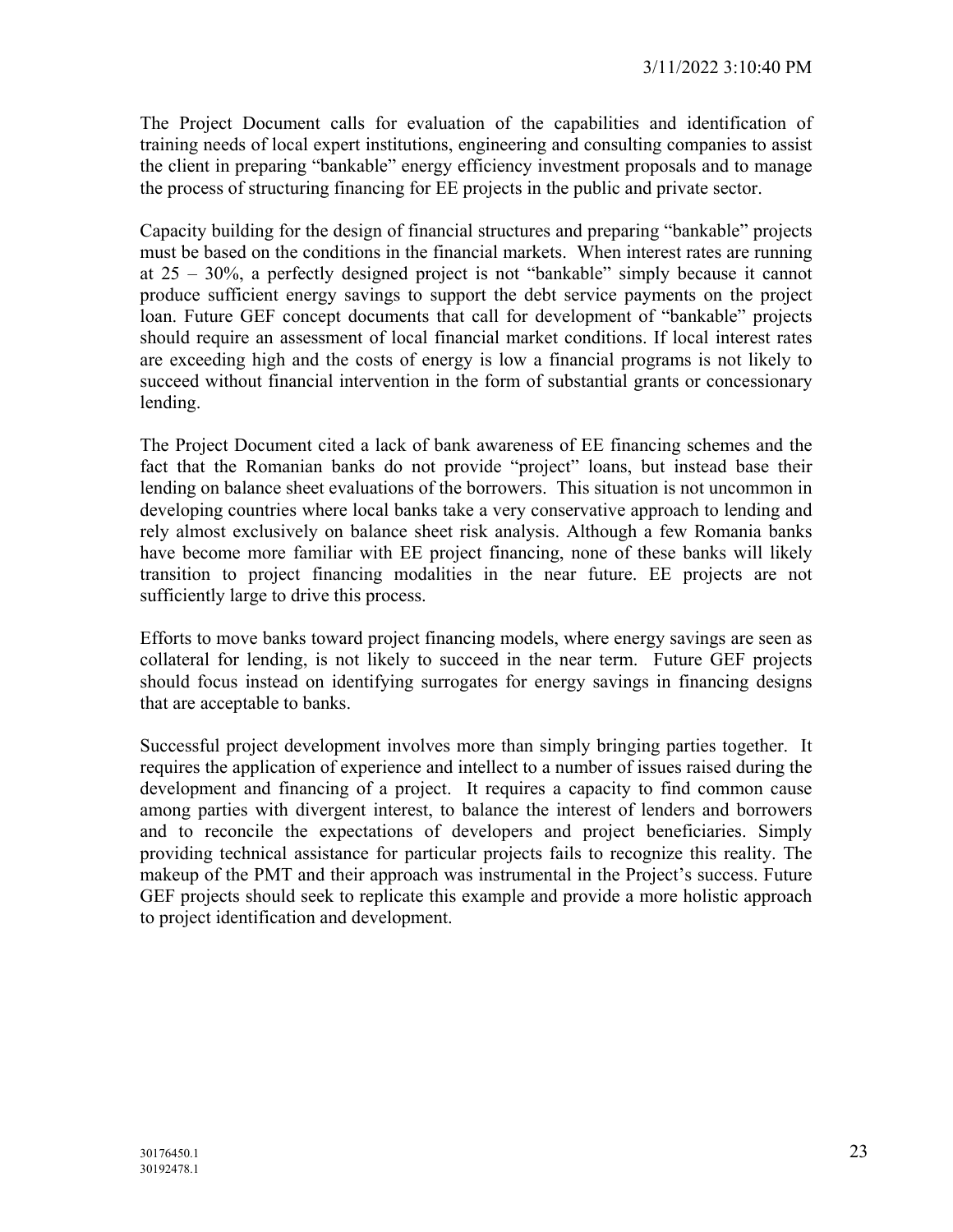# **ANNEX A**

# **CONSULTANTS' TERMS OF REFERENCE**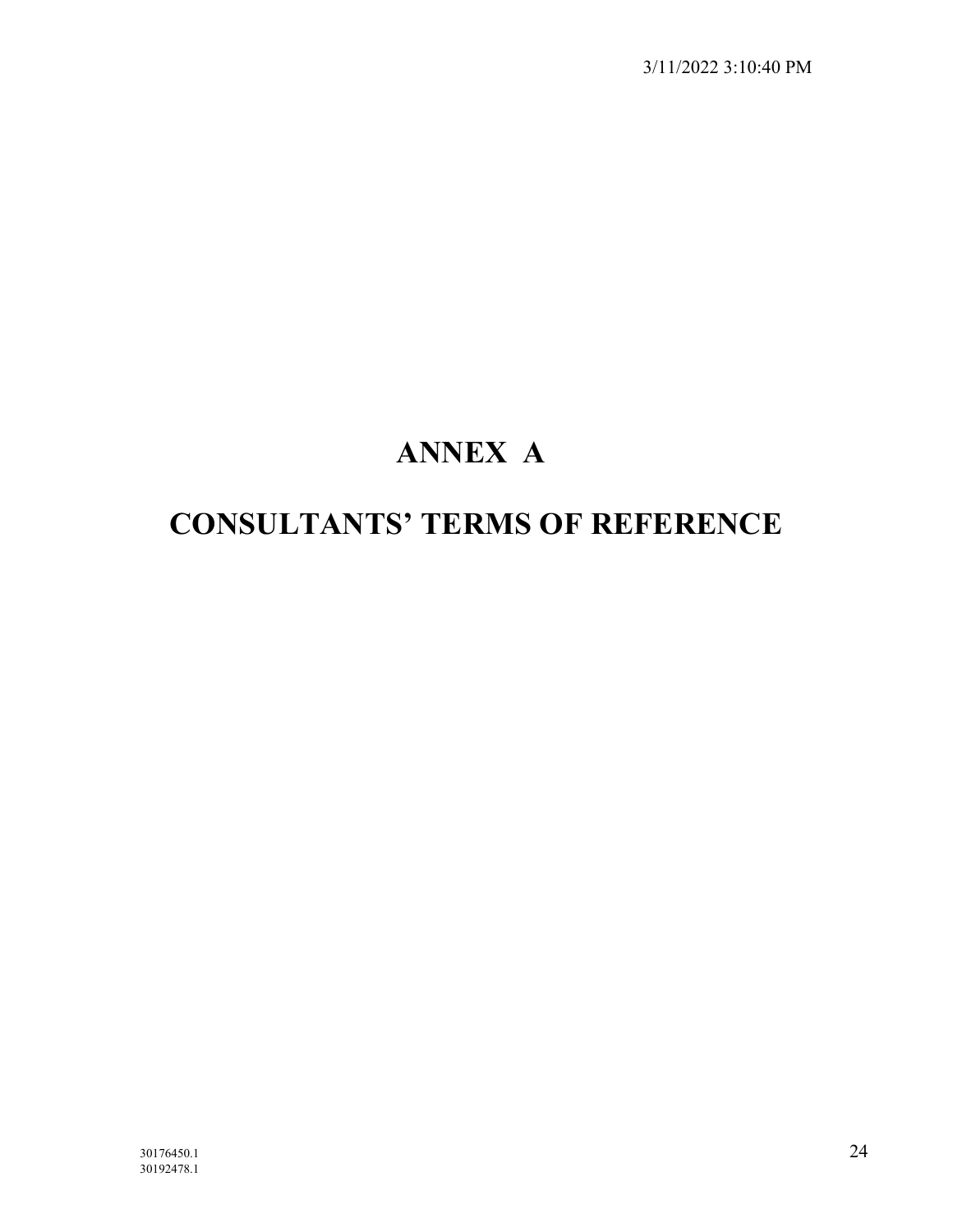#### UNDP/GEF\*

Capacity Building for GHG Emissions Reduction through Energy Efficiency in Romania

#### **Terms of Reference**

#### **for an**

#### **Independent Final Review of the Project**

*(Final version, July 11th 2006, except that the no. of working days has been raised from 10 to 15 and contractual issues section has been removed)*

#### **Contents**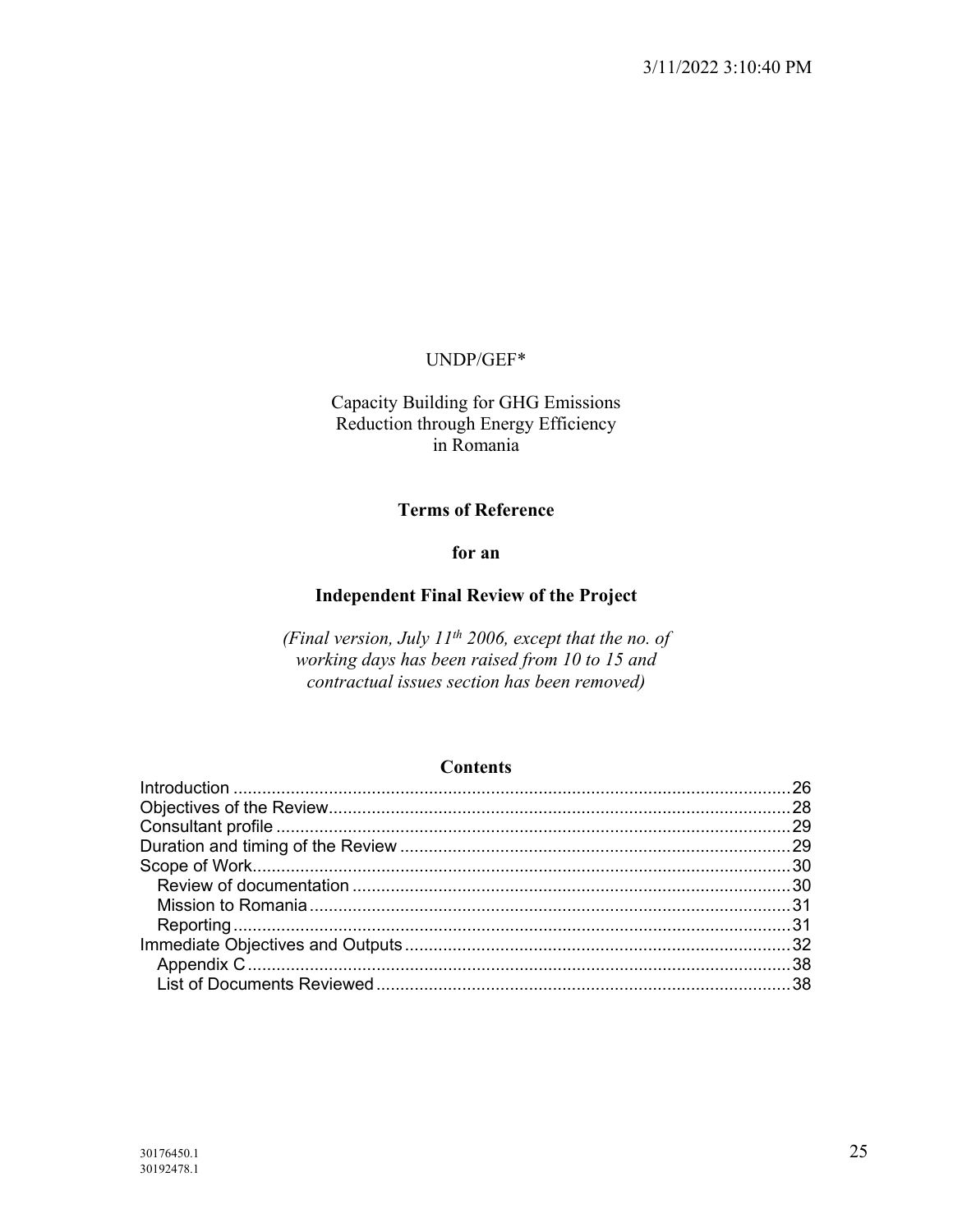# **Introduction**

This UNDP/GEF Project is designed to help Romanian energy consumers to design, finance and implement energy efficiency investment projects, and to build capacity for this activity to continue beyond the duration of the Project.

From the point of view of project objectives, the key stakeholders are Romanian municipalities and companies who make energy efficiency investments as a result of interaction with the project. From the point of view of the design and implementation of the project, the key stakeholders are:

- The Romanian Ministry of Economy and Trade through 'ARCE' the Romanian Agency for Energy Conservation; (Bucharest)
- UNDP Romania (Bucharest)
- UNDP/GEF (Bratislava)
- UNOPS (Copenhagen) as executing agency
- The UNDP/GEF Energy Efficiency Financing Team (Bucharest)
- The GEF Secretariat, who are not involved project implementation, but to whom the Final Review to be prepared under this Terms of Reference will be submitted.

The Project Document (PJ), an agreement between the Government of Romania, UNDP and UNOPS, was signed in November 2002, replacing a PJ of 1998 that was not implemented successfully. The revised PJ of 2002 introduces the Project as follows.

This project presents an innovative approach to address Romania's lack of investment in the field of energy efficiency in the municipal and industrial sectors. The project will assist Romanian industries and enterprises in obtaining commercial investment financing for their Energy Efficiency projects from international and national financial institutions, such as FREE. It will also provide limited partial funding for selected energy efficiency projects in the public sector to demonstrate their capability to leverage financial resources from other sources for energy efficiency investments. It will provide technical assistance and undertake other capacity building activities to improve local capacity for leveraging investment financing for Energy Efficiency (EE) projects/schemes in future.

The Development Objective is defined in the PJ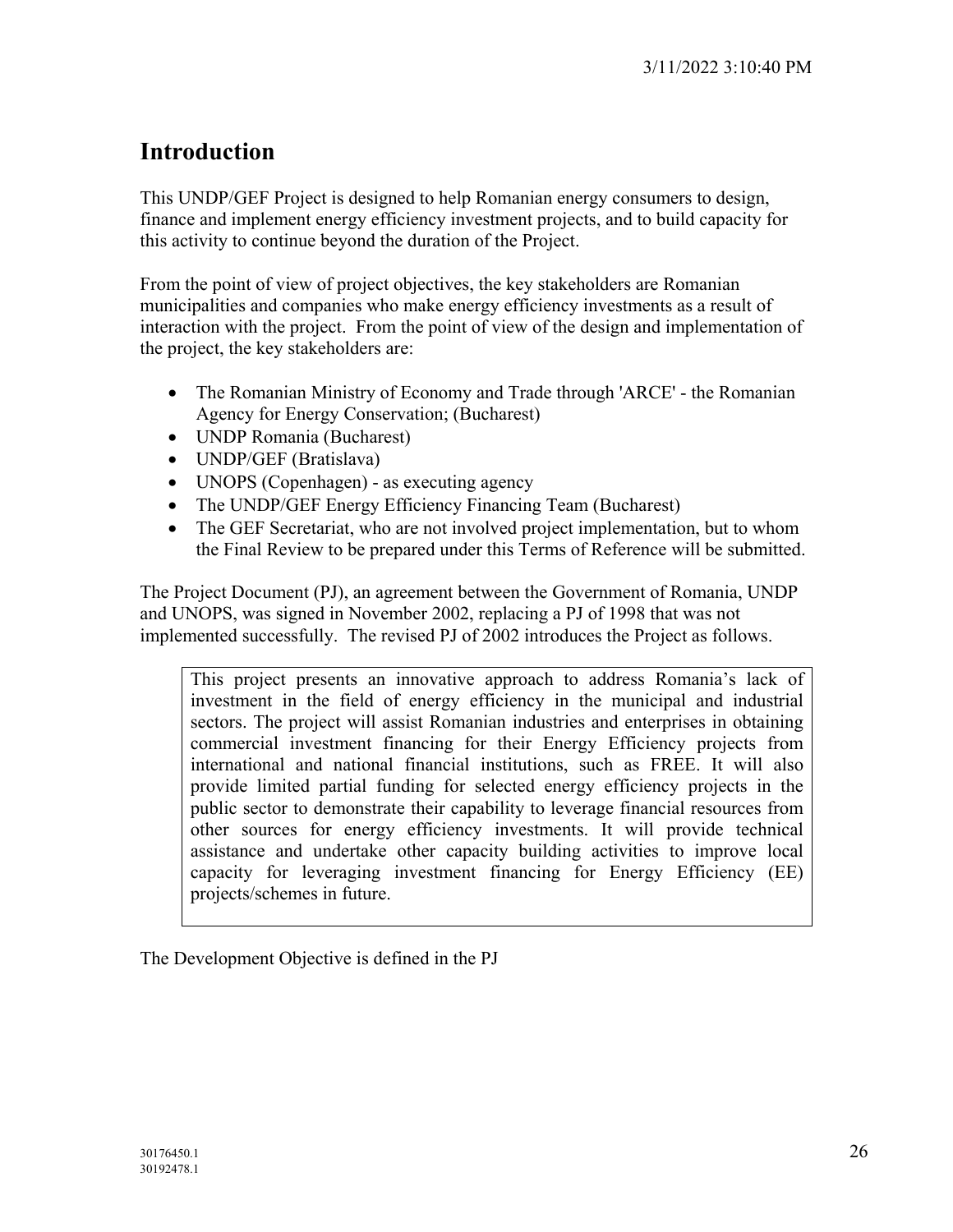The development objective of the Project is to increase the energy efficiency in Romania, thereby contributing to the sustainable economic development of the country as well as to the reduction in Romania's greenhouse gas emissions in response to its commitments to the UNFCCC. The project will remove the existing technological, institutional and financial barriers that limit and prevent sustainable energy efficiency investments from being made in Romania.

Four Immediate Objectives, with related Outputs, are defined in the PJ:

|                | Strengthen and enhance the capacity of the local stakeholders to prepare<br>"bankable" energy efficiency (EE) investment proposals and to manage the<br>process of structuring financing for EE projects both in the private and the<br>public sector.                                                                                                             |
|----------------|--------------------------------------------------------------------------------------------------------------------------------------------------------------------------------------------------------------------------------------------------------------------------------------------------------------------------------------------------------------------|
| $\overline{2}$ | Leverage financing of at least US \$ 10 million for new, fully commercial<br>EE projects and to build simultaneously the capacity of the local<br>stakeholders (through on-the-job training and otherwise) to finalize<br>"bankable" investment proposals and to manage otherwise the process of<br>further developing and structuring financing for the projects. |
| 3              | Enhance the capacity of the local municipalities to leverage financing for<br>the EE projects in the public sector.                                                                                                                                                                                                                                                |
| $\overline{4}$ | Facilitate the replication of the project activities and the expansion of the<br>energy efficiency investments in the different sectors of the economy                                                                                                                                                                                                             |

Associated with these Immediate Objectives are a number of Outputs *(Appendix),*  progress towards which are reported in successive Interim Reports.

The Expected end-of-project situation is also defined in the PJ

The expected end-of-the-Project situation foresees a body of projects under implementation that will serve as a model for project development and financing; in essence, a market for energy efficiency. This assumes an increasing interest and ability of the local banks and other financial institutions to finance energy efficiency projects in Romania, as well as increased interest and capacity of the local companies, municipalities and other target beneficiaries to develop and present EE projects for financing. Some other specific outputs of the Project with significant bearing on the reduction of barriers to EE project financing, are envisioned to be:

• Demonstration of the technical, economic, financial, environmental and social feasibility of energy efficiency investments by leveraging other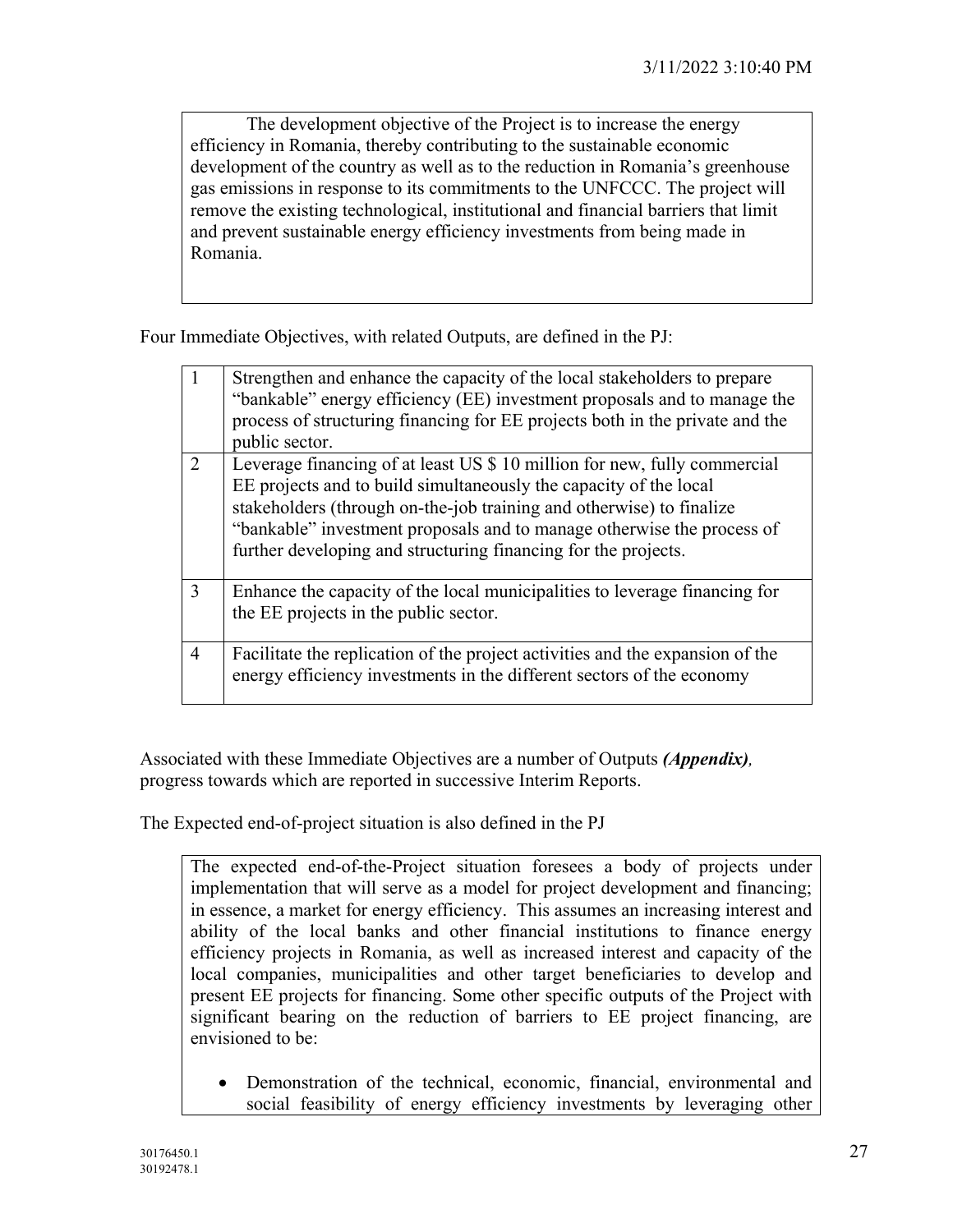financial resources in a number of key energy efficiency technologies;

- At least \$10 million new investments in energy efficiency leveraged through the Project from national and international financing sources, such as FREE;
- Increased awareness of the investment potential of energy efficiency projects among the Romanian banks, with a corresponding increase in their experience and interest in financing EE projects;
- Increased interest and capacity of the Romanian companies, municipalities and other target beneficiaries to analyze, prioritize and develop bankable energy efficiency projects, and to present them for financing to diverse financial organizations;
- Increased capacity of local stakeholders, including government institutions, NGOs, municipalities and private sector companies to promote and support the development and implementation of relevant energy efficiency measures;
- Strengthened capacity of the local NGOs and private sector to provide energy consultancy services, with a specific emphasis on energy efficiency; and,
- Enhanced co-operation between governmental and non-governmental organizations on energy related issues.

The Project is scheduled to close at the end of October 2006, so an independent expert will be recruited under this Terms of Reference to prepare a short Final Review Report.

# **Objectives of the Review**

The objective of the Review is to prepare a consistent report for the GEF Secretariat, that uses complete and convincing evidence to support its findings/ratings, and that considers the following issues:

- An assessment of the design, implementation and execution of the Project, showing relevant outcomes and achievement of the project objectives
- An assessment of sustainability of outcomes
- A summary of lessons and recommendations, that are supported by the evidence presented
- The actual project costs (total and per activity) and actual co-financing used.
- Provide stakeholders with an objective view of how wisely and effectively GEF's funding for this Project was spent;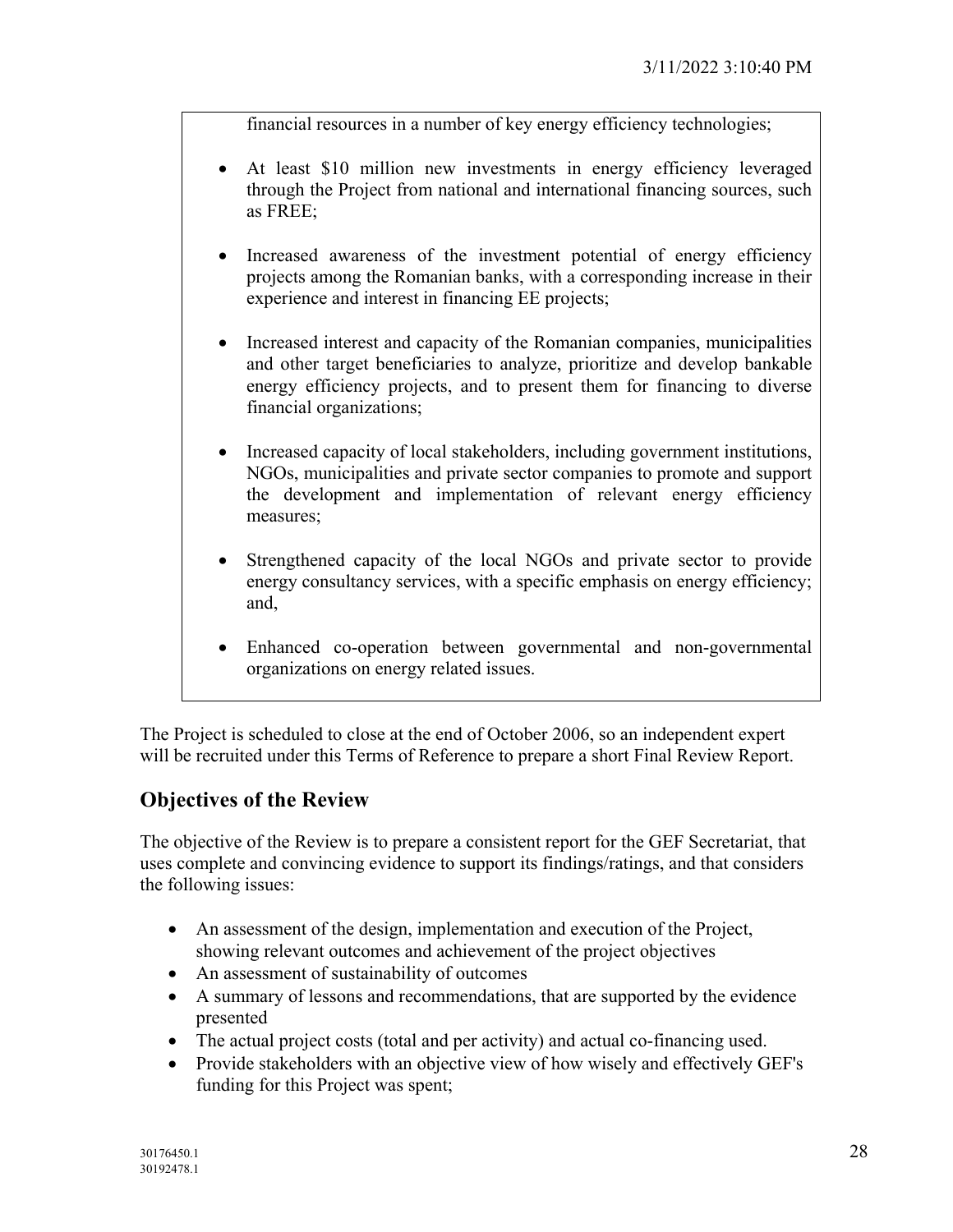- Provide recommendations, based on the experience of this project, for the design and execution of future UNDP/GEF projects.
- Assess the overall impact of the Project in terms of *capacity building for GHG emissions reduction through energy efficiency in Romania*;

The consultant should prepare specific **ratings** on eight aspects of the project, as described in the 'Reporting' section of this Terms of Reference.

The Consultant should note that the objective of the Review is not to assess  $CO<sub>2</sub>$  savings resulting from the project, as this work is being carried out by a separate team of local consultants ( $CO<sub>2</sub>$  Evaluation Team). However, the Final Report of the  $CO<sub>2</sub>$  Evaluation Team (due on September  $10<sup>th</sup>$  should be taken into consideration by the Consultant as one of the items for review.

# **Consultant profile**

The Final review will be carried out by an independent expert who is experienced in the design and management of internationally-funded, energy-efficiency-related and/or greenhouse gas-related development projects. The expert should have GEF experience, know both GEF and UNDP/UNOPS procedures, and have carried out similar task in the past.

# **Duration and timing of the Review**

The Review, will involve a level of effort of **15 working days,** to commence in July 2006, and to be fully completed by October  $16<sup>th</sup>$  2006.

The following chart describes, in more detail, the level-of-effort required and scheduling considerations for the Review. The Consultant will have some flexibility about the exact allocation of the working days, but the final deadline of October  $16<sup>th</sup>$  (by which time all activities should be complete and a final invoice submitted) must be respected.

| <b>Activity</b>                  | Timing                               |
|----------------------------------|--------------------------------------|
| Desktop review of                |                                      |
| documentation                    |                                      |
| Mission to Romania to interview  | No later than September $15th$ .     |
| key stakeholders.                |                                      |
| Preparation and issue of a Draft | No later than September $20th$       |
| Review Report for observations   |                                      |
| Collecting observations and      | First week of October (no later than |
| issuing the Final Review Report  | October $16th$ )                     |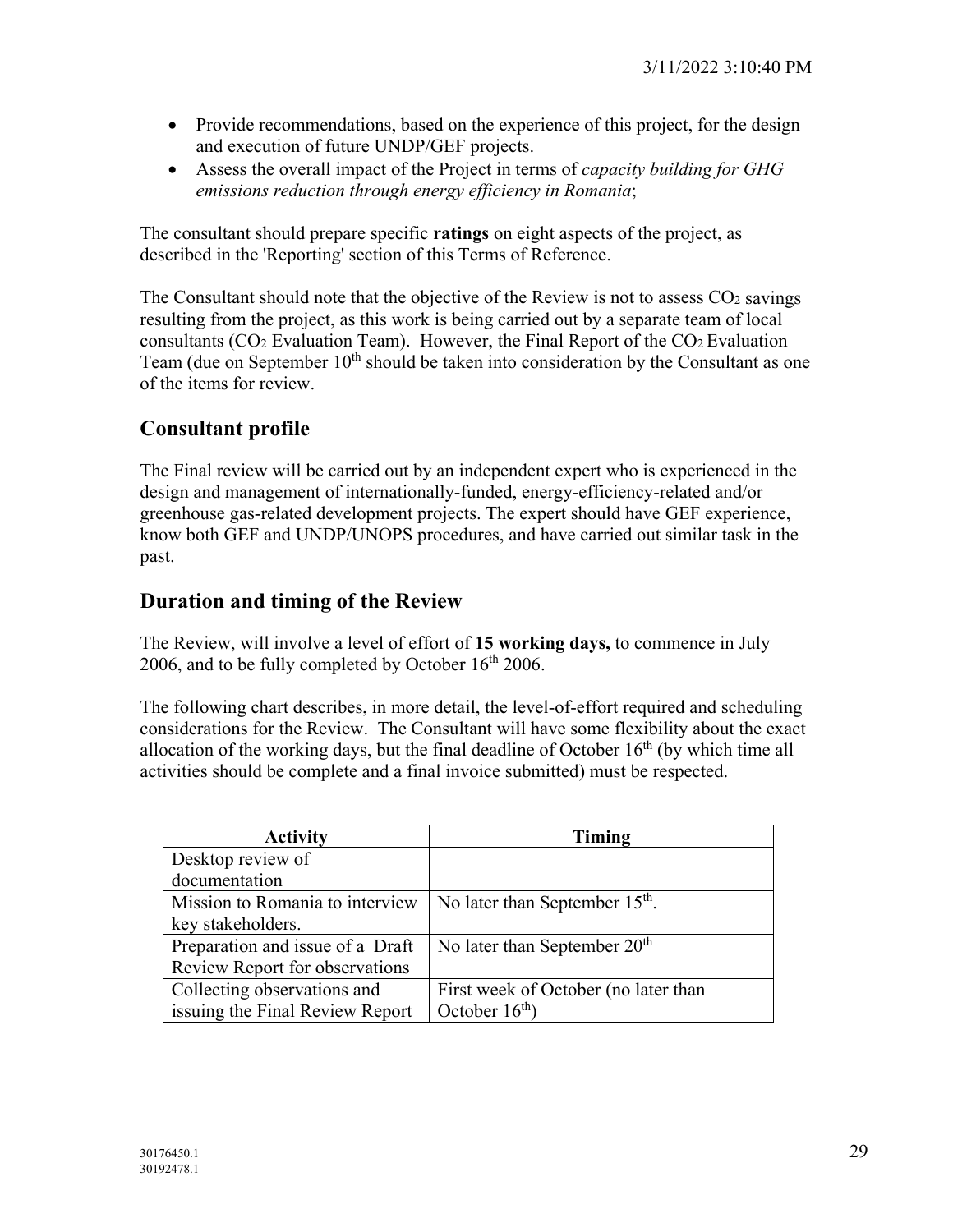# **Scope of Work**

# *Review of documentation*

The Consultant will be provided with the following documentation for the 'desktop research' phase.

- o Project Document, 1998
- $\circ$  Revised Project Document of 12<sup>th</sup> November 2002 (key working document)
- o Inception/First Interim Report of October 2nd 2003; and
- o Second Interim Report of December 18th 2003
- $\circ$  Third Interim Report of April 22<sup>nd</sup> 2004
- $\circ$  Fourth Interim Report of August 1<sup>st</sup> 2004
- o Fifth Interim Report of November 25th 2004
- $\circ$  Sixth Interim Report of March 24<sup>th</sup> 2005
- $\circ$  Seventh Interim Report of July 28<sup>th</sup>2005
- $\circ$  Eighth Interim Report of March 30<sup>th</sup> 2006
- $\circ$  Ninth Interim Report of June 30<sup>th</sup> 2006 (draft to be finalised)
- $\circ$  Descriptions with photos,  $CO^2$  savings, financial savings about investments assisted by the Project
- o Mid-Term Evaluation Terms of Reference
- o Mid-Term Evaluation Final Report
- o Final CO2 Emissions Reduction Evaluators' Terms of Reference
- o Final CO2 Emissions Reduction Final Report (scheduled to be completed by mid-September)

The consultant should also refer to the Website at www.energie.undp.ro, which has a large amount of documentation that can be used to help assess the progress of the project, including:

| "Results of Applications"        | Details of all energy efficiency project ideas that<br>have been submitted to UNDP/GEF so far, and<br>how they have been processed.                                                                                                                                                |
|----------------------------------|------------------------------------------------------------------------------------------------------------------------------------------------------------------------------------------------------------------------------------------------------------------------------------|
| "Results of Calls for<br>Offers" | Terms of Reference for all Feasibility Studies by<br>external consultants that have been contracted by<br>UNDP/GEF to support the best energy efficiency<br>investment proposals. The Terms of Reference<br>are always published in both English and<br>Romanian languages.        |
| "Events"                         | Details many of UNDP/GEF's outreach activities,<br>with presentations from the many conferences,<br>round tables, training courses, workshops and<br>meetings that the team has supported so far. The<br>minutes of Annual Steering Committees are also<br>available on this page. |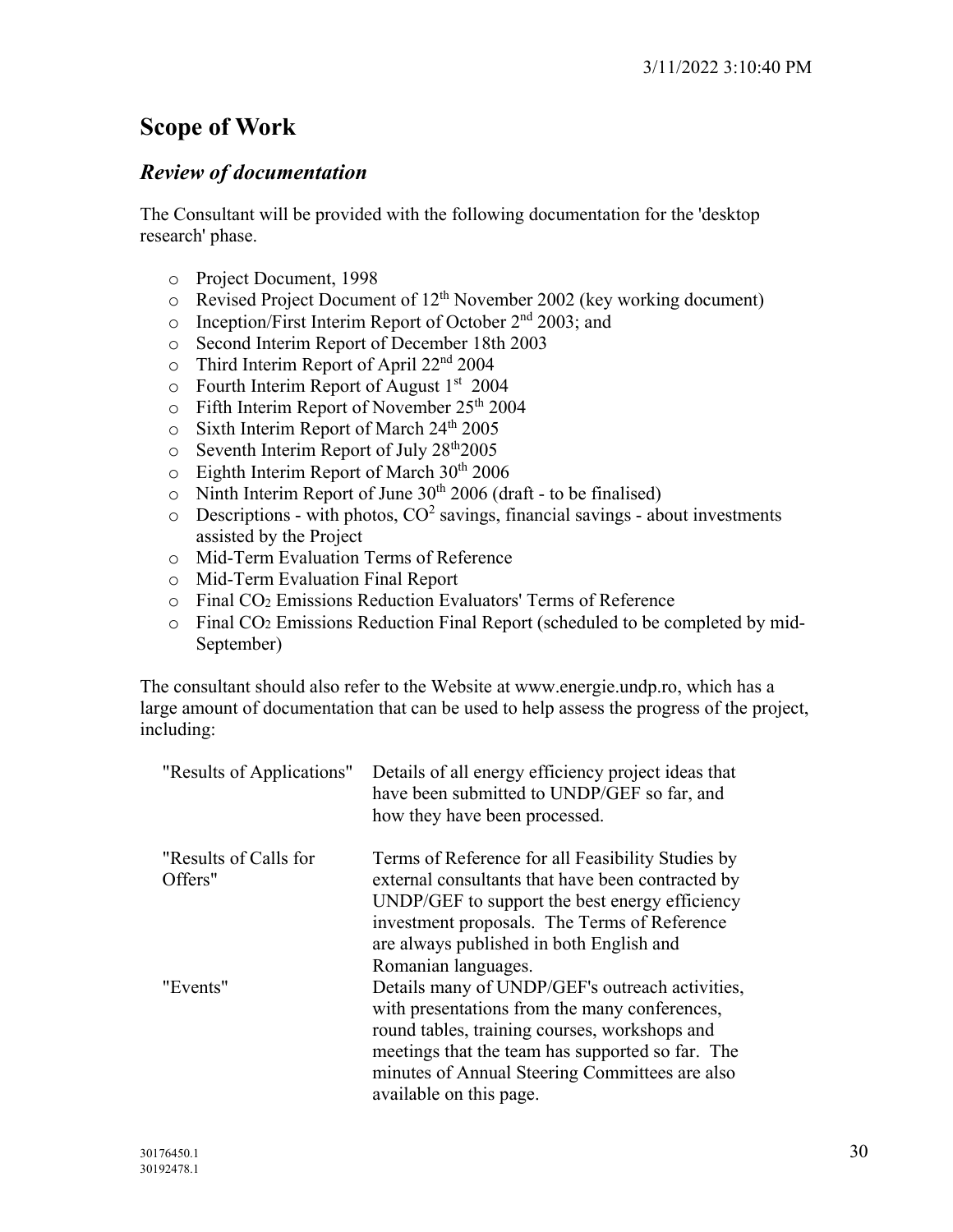(The Consultant may request a copy of the entire website on CD for offline browsing)

# *Mission to Romania*

The Consultant should liaise with the UNDP/GEF Energy Efficiency Financing Team (EEFT) - Tel. +40 21 231 2008 - to determine a suitable time for the short mission to Romania. In view of the summer vacation season, is important to identify a time when key stakeholders will be available.

The duration of the mission will be three days (up to five hotel nights). Logistical support (hotel arrangements, car transportation etc) will be provided by the EEFT.

Additional documentation will be available for review in Bucharest, such as Agreements in Principle between the CTA, financiers, and investors; studies by external consultants; publicity materials used by the team; and administrative and budgetary documents.

# *Reporting*

The Consultant should prepare a short Final Review Report with key findings and recommendations. Issues described in 'Objective of the Review', above, should be addressed in the Report.

GEF evaluations address five major evaluation criteria. The evaluation terms of reference should explain how the criteria will be analysed in each case:

**Relevance**: The extent to which the activity is suited to local and national development priorities and organizational policies, including changes over time.

**Effectiveness**: The extent to which an objective has been achieved or how likely it is to be achieved.

**Efficiency**: The extent to which results have been delivered with the least costly resources possible. Also called cost-effectiveness or efficacy.

**Results**: The positive and negative, and foreseen and unforeseen, changes to and effects produced by a development intervention. In GEF terms, results include direct project outputs, short- to medium term outcomes, and longer-term impact including global environmental benefits, replication effects and other, local effects.

**Sustainability**: The likely ability of an intervention to continue to deliver benefits for an extended period of time after completion. Projects need to be environmentally as well as financially and socially sustainable

The consultant should also provide **ratings** of Project achievements according to GEF Project Review Criteria. Aspects of the Project to be rated are: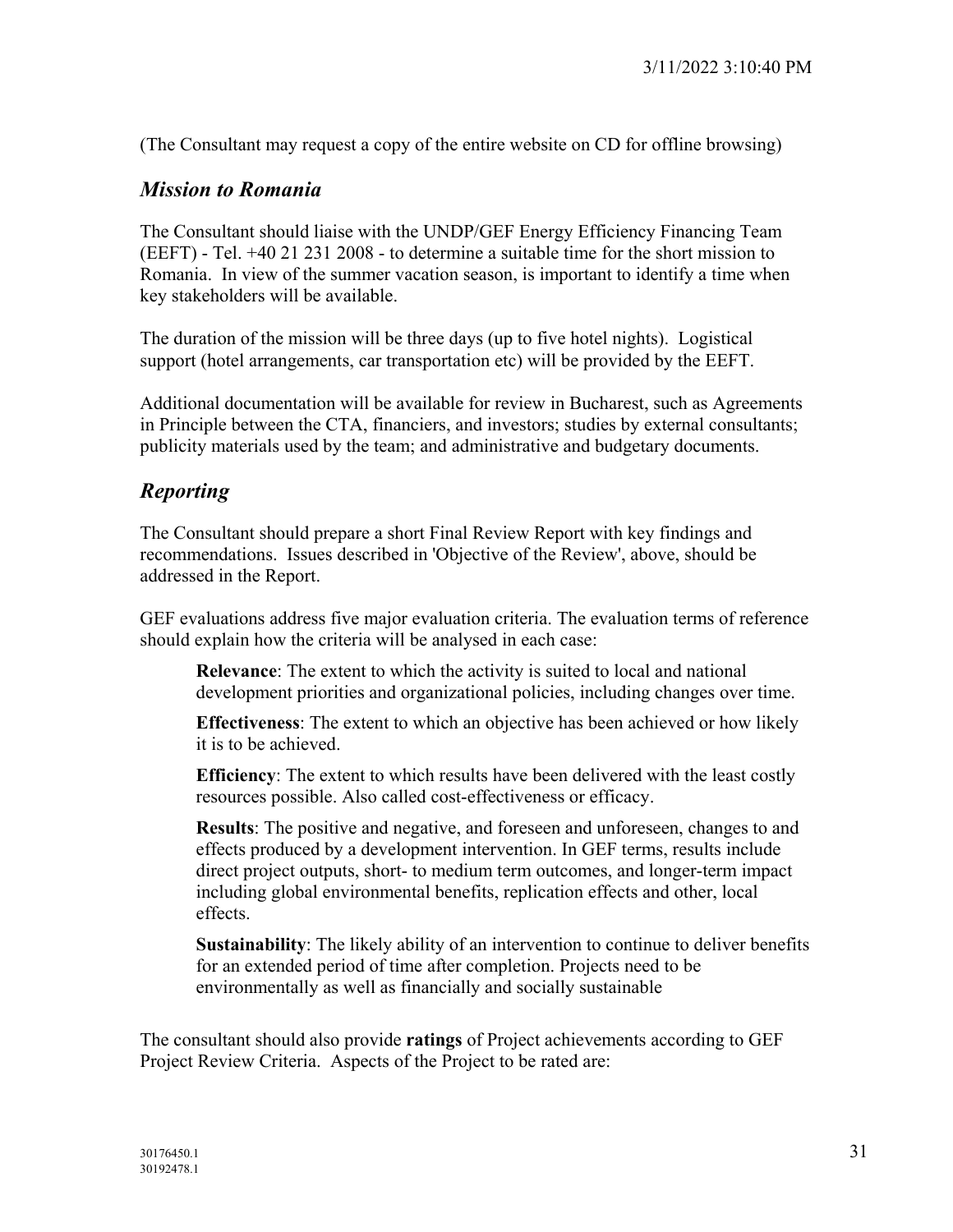|                | Project design                                        |
|----------------|-------------------------------------------------------|
| 2              | Implementation approach;                              |
| 3              | Country ownership/drivers                             |
| 4              | Outcome/Achievement of objectives (meaning the extent |
|                | to which the project's environmental and development  |
|                | objectives were achieved).                            |
| $\overline{4}$ | Stakeholder participation/public involvement          |
| -5             | Sustainability;                                       |
| 6              | Replication approach;                                 |
|                | Cost-effectiveness;                                   |
| 8              | Monitoring and evaluation                             |
| 9              | Financial planning                                    |

. The ratings to be used are:

| <b>HS</b> | <b>Highly Satisfactory</b> |
|-----------|----------------------------|
| S         | Satisfactory               |
| <b>MS</b> | Marginally Satisfactory    |
| ĪΤ        | Unsatisfactory             |
| NА        | Not applicable             |

The Final Review Report should be issued in draft form to UNOPS, who will circulate it for observations from key project stakeholders - UNDP Romania; ARCE; UNDP Bratislava, UNOPS Copenhagen, the CTA and GEFSEC New York. The consultant should finalise the report after receiving observations.

# **Immediate Objectives and Outputs**

Source: Project Document, 2002

# **Output 1.1**

A constituted Project Management Team (PMT) and Project Steering Committee (PSC).

# **Output 1.2**

A finalised work plan and compilation of a list of national institutions and experts that may be engaged in the implementation of the Project activities.

# **Output 1.3**

 Public outreach and enhanced capacity of the local stakeholders to implement the project.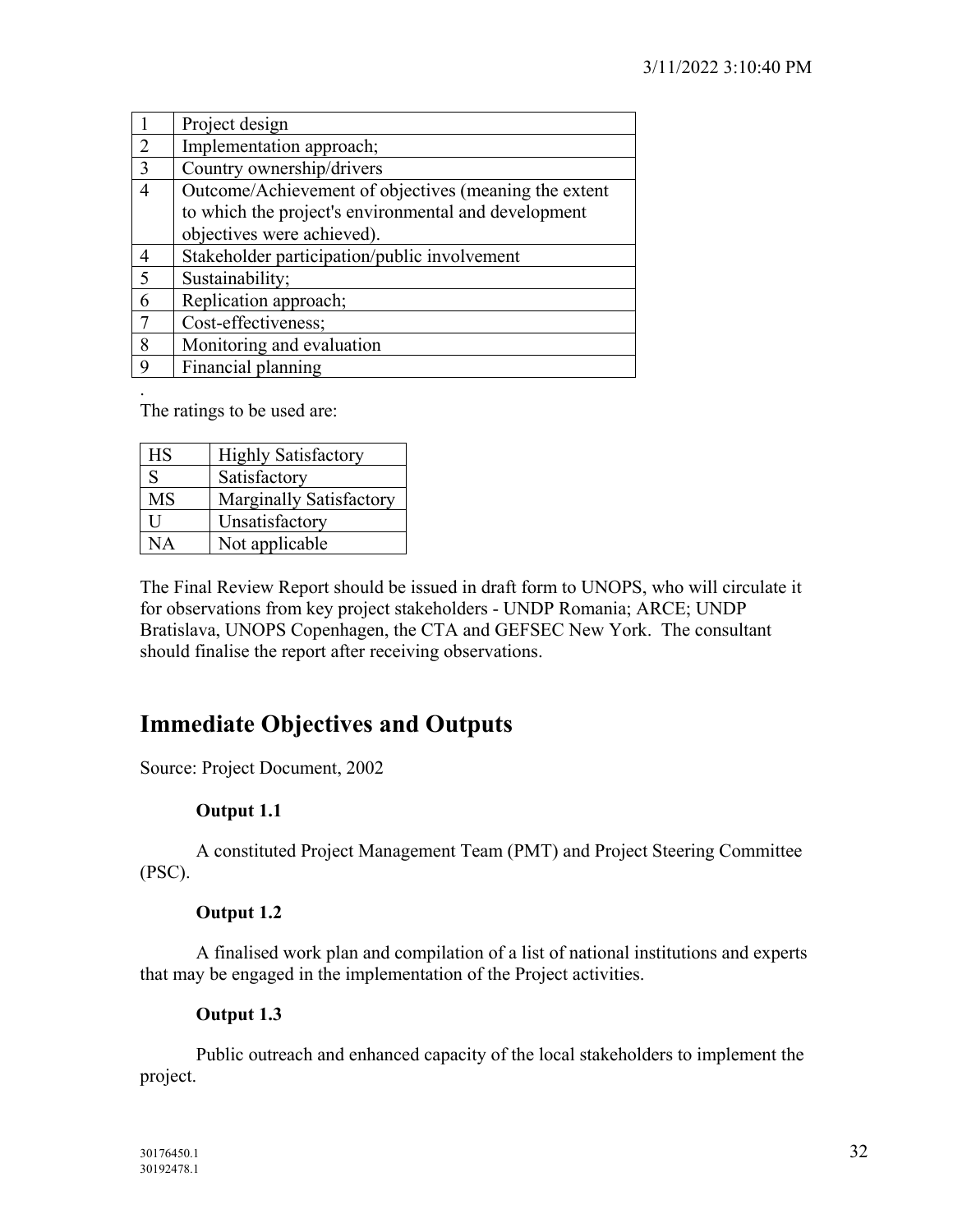# **Immediate Objective 2**

To leverage financing of at least US \$ 10 million for new, fully commercial EE projects and to build simultaneously the capacity of the local stakeholders (through onthe-job training and otherwise) to finalize "bankable" investment proposals and to manage otherwise the process of further developing and structuring financing for the projects.

# **Output 2.1**

A pipeline of at least 80 "bankable" EE project concepts of the total value of at least USD 40 million.

# **Output 2.2**

Preliminary investment decisions made for at least 30 projects of the total value of at least US\$15 million -- subject to the final evaluation of the detailed feasibility studies and (as applicable) business plans.

# **Output 2.3**

Finalized feasibility studies, business plans and other project documentation for facilitating the final investment decisions for at least 20 projects worth of at least 10 million.

# **Immediate Objective 3**

Enhance the capacity of the local municipalities to leverage financing for the EE projects in the public sector.

# **Output 3.1**

A pipeline of at least 40 project concepts worth of at least 10 million (in total) that are eligible for the existing public sector EE financing schemes.

# **Output 3.2**

Preliminary financing structure and investment decisions completed for at least 10 projects worth of at least 2.5 million (in total) - subject to the final evaluation of the detailed feasibility studies and (as applicable) business plans.

# **Output 3.3**

Finalized feasibility studies, business plans and other project documentation for facilitating the final investment decisions for at least 10 public sector projects worth of at least USD 2.5 million.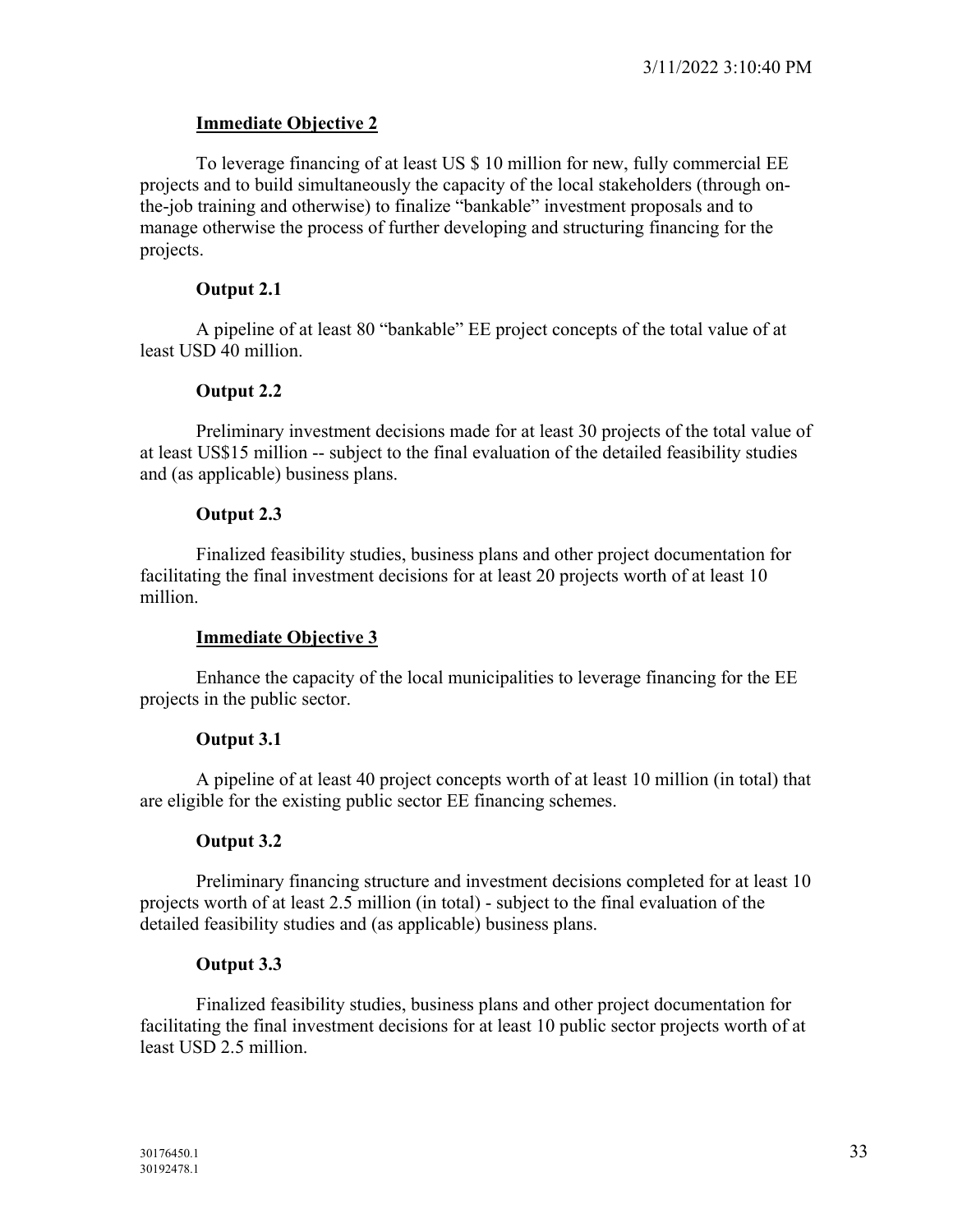# **Output 3.4**

Implementation and evaluation of at least 8 demonstration projects worth of at least USD 2 million in total in the public sector.

# **Immediate Objective 4**

To facilitate the replication of the project activities and the expansion of the energy efficiency investments in the different sectors of the economy

# **Output 4.1**

Final project report on the results and lessons learnt.

# **Output 4.2**

A training package/manual published and distributed

# **Output 4.3**

Dissemination of the results and the lessons learnt through public media, seminars, workshops and other appropriate channels.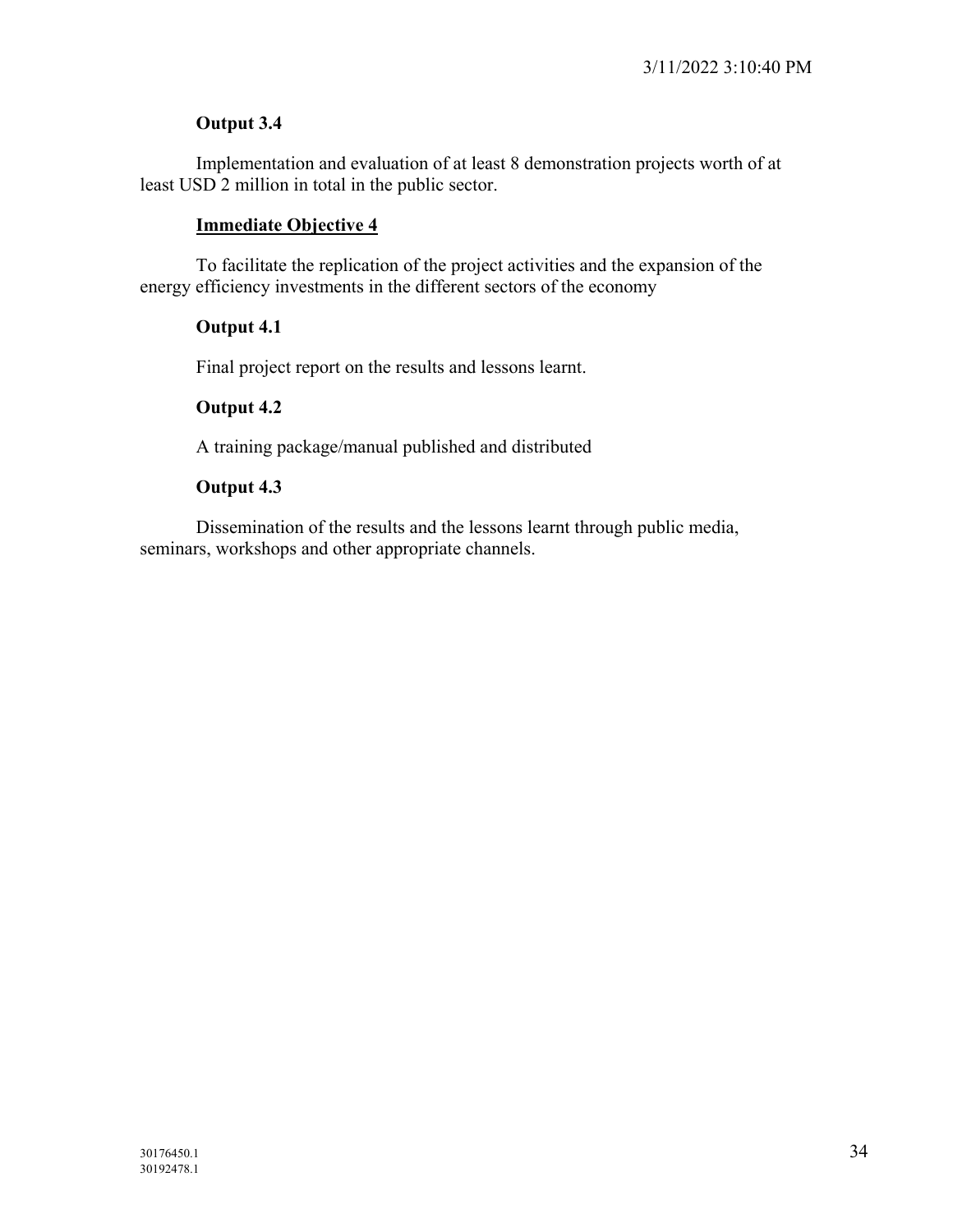# **ANNEX B**

# **I T I N E R A R Y**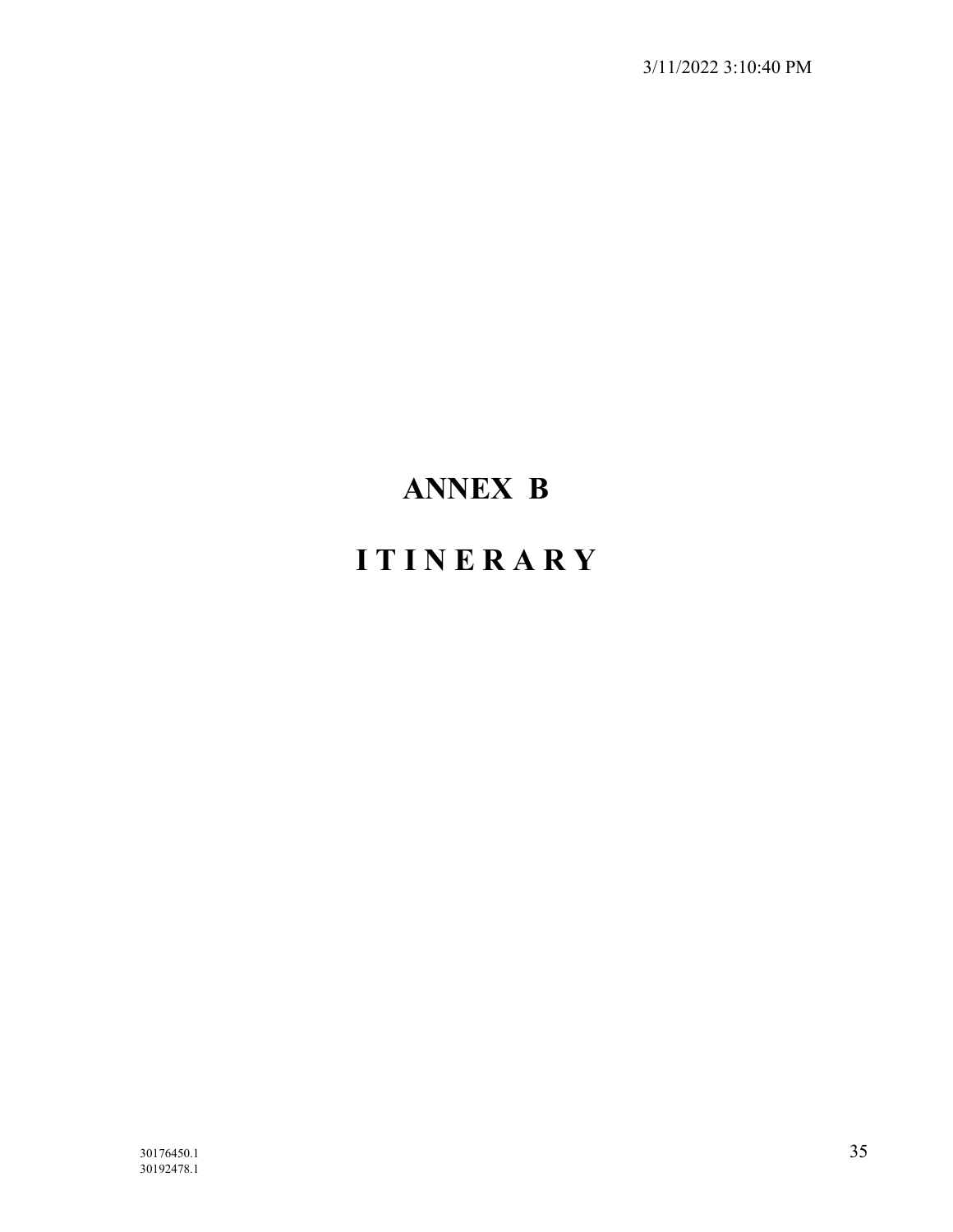|           | <b>Monday September 11th 2006</b>                                                                                                                                                                                                                               |                                                                                                                                                                            |                                                                                                        |  |
|-----------|-----------------------------------------------------------------------------------------------------------------------------------------------------------------------------------------------------------------------------------------------------------------|----------------------------------------------------------------------------------------------------------------------------------------------------------------------------|--------------------------------------------------------------------------------------------------------|--|
| 13:50     | Otopeni Airport                                                                                                                                                                                                                                                 | - Emil Popescu (who will wear<br>a white UNDP baseball cap).                                                                                                               | International<br>number $+40727$<br>171 618                                                            |  |
| 18:00     | Early dinner/meeting                                                                                                                                                                                                                                            | - Mark Velody, who will pick up<br>Brad at his hotel.                                                                                                                      | Tel. 0722 280 461                                                                                      |  |
|           | <b>Tuesday September 12th 2006</b>                                                                                                                                                                                                                              |                                                                                                                                                                            |                                                                                                        |  |
| 10:00     | Kick-off - UNDP                                                                                                                                                                                                                                                 | - Soknan Han Jung, UNDP<br>Resident Representative, UN<br><b>Resident Coordinator.</b>                                                                                     | <b>Boulevard</b><br>Primavarii 48a, Tel.<br>201 7872                                                   |  |
| $11 - 30$ | <b>USAID</b>                                                                                                                                                                                                                                                    | - Gianina Moncea                                                                                                                                                           | Opera Business<br>Center - 316 1222                                                                    |  |
| 14:30     | One of the three<br>independent CO2<br>evaluators.                                                                                                                                                                                                              | - Cerna Mladin                                                                                                                                                             | <b>UNDP/GEF Project</b><br>Office, Washington<br>45.                                                   |  |
| 16:00     | <b>Global Environment</b><br>Services who carried<br>out 9 studies<br>24/2006 (Sinmartin)<br>22/2006 (IMGB)<br>17/2006 (Plastor)<br>14/2006 (Metalul M)<br>12/2006 (Zoppas)<br>10/2006 (Expur)<br>06/2006 (Romiterm)<br>15/2005 (Metalica)<br>03/2005 (Viromet) | - Mircea Scripcariu, Managing<br><b>Director</b>                                                                                                                           | <b>UNDP/GEF Project</b><br>Office, Washington<br>45.                                                   |  |
|           | <b>Wednesday September 13th 2006</b>                                                                                                                                                                                                                            |                                                                                                                                                                            |                                                                                                        |  |
| $9 - 30$  | Romanian Agency<br>for Energy<br>Conservation<br>(ARCE)                                                                                                                                                                                                         | - Silviu Lefter - President<br>- Corneliu Radulescu,<br><b>UNDP/GEF National Project</b><br><b>Director and Acting President</b><br>of ARCE.<br>- Corneliu Rotaru          | <b>Boulevard</b><br>Balcescu 16,<br>ground floor. Tel.<br>0723 267 300<br>(GSM), 314 5929,<br>313 6002 |  |
| $11 - 30$ | <b>Romanian Energy</b><br><b>Efficiency Fund</b><br>(FREE).                                                                                                                                                                                                     | - Mihai Voronca, Executive<br>Director.                                                                                                                                    | Str. Johnann<br>Strauss 2a., Tel.<br>233 8801, GSM<br>0743-145 494                                     |  |
| $2 - 00$  | Romanian Industrial<br><b>Energy Efficiency</b><br>Company                                                                                                                                                                                                      | - Alin Giurgiu - Managing<br>Director.<br>- Adrian Ghita - Project<br>Manager.<br>(Mark set this up with Adrian,<br>who will ask Alin if he would<br>like to participate). | <b>B-dul Aviatorilor 33</b><br>Tel. 207 7100<br>(switchboard),<br>0726 135170<br>(mobile, Adrian).     |  |
|           | <b>Thursday September 14th 2006</b>                                                                                                                                                                                                                             |                                                                                                                                                                            |                                                                                                        |  |
|           |                                                                                                                                                                                                                                                                 |                                                                                                                                                                            |                                                                                                        |  |
| $2 - 30$  | <b>Project Team</b>                                                                                                                                                                                                                                             | Brad wants to give the team a chance to respond to<br>any issued raised during his mission, and to discuss:<br>- Lessons learned form the experience?                      |                                                                                                        |  |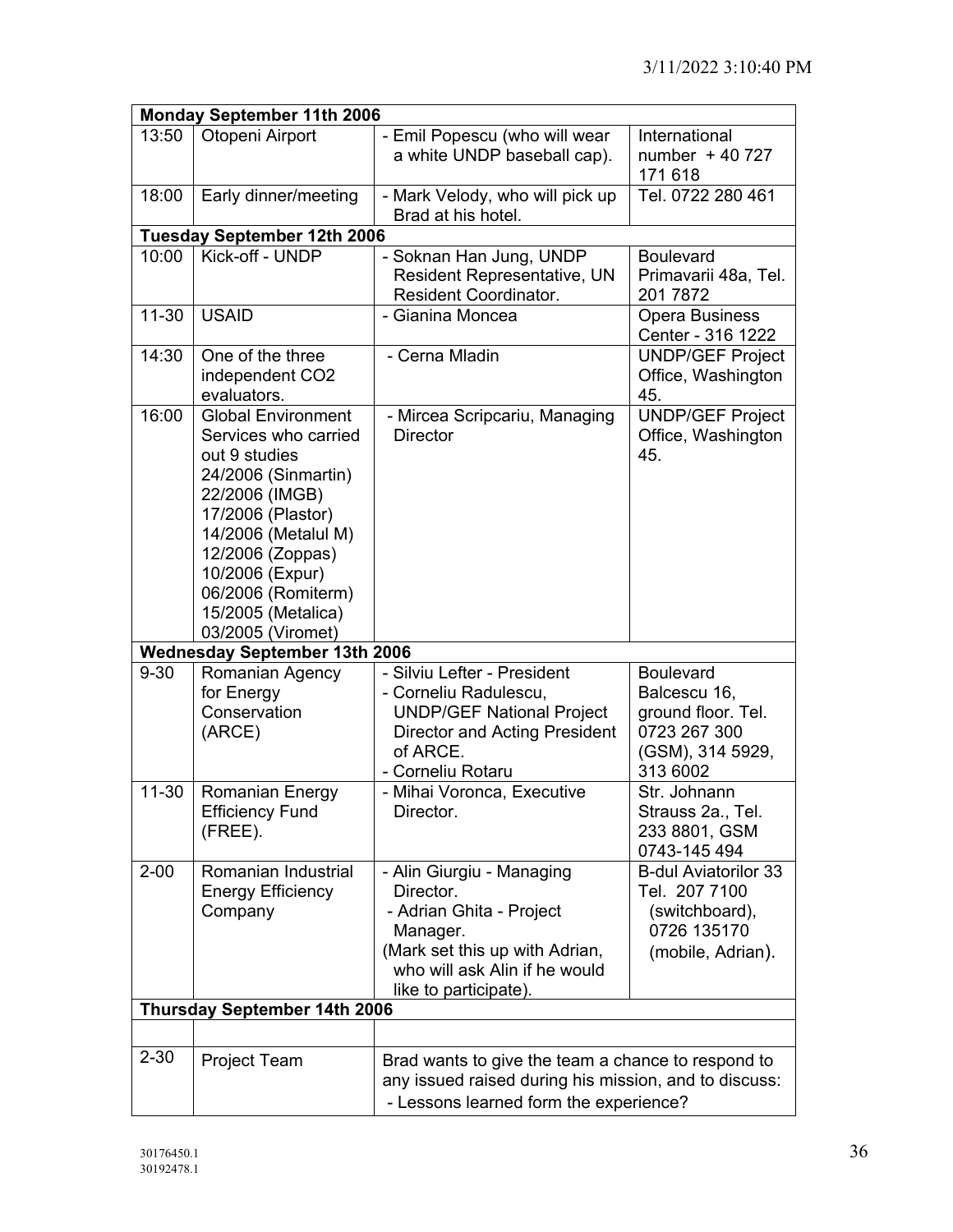|                                   |                                               | - What would you do differently if you were just<br>starting the process again?<br>- What advice would we give others responsible for<br>establishing a similar program in another country?<br>- What was the biggest success of the initiative?<br>- What was the biggest mistake made in the<br>process? |                                                      |
|-----------------------------------|-----------------------------------------------|------------------------------------------------------------------------------------------------------------------------------------------------------------------------------------------------------------------------------------------------------------------------------------------------------------|------------------------------------------------------|
| $4 - 30$                          | Wrap-up - UNDP                                | - Soknan Han Jung<br>- Roxana Suciu                                                                                                                                                                                                                                                                        | <b>Boulevard</b><br>Primavarii 48a, Tel.<br>201 7872 |
| <b>Friday September 15th 2006</b> |                                               |                                                                                                                                                                                                                                                                                                            |                                                      |
| 04:00                             | Pick up at hotel for a<br>flight at 0600 hrs. | - Emil Popescu                                                                                                                                                                                                                                                                                             | Tel. 0727 171 618                                    |